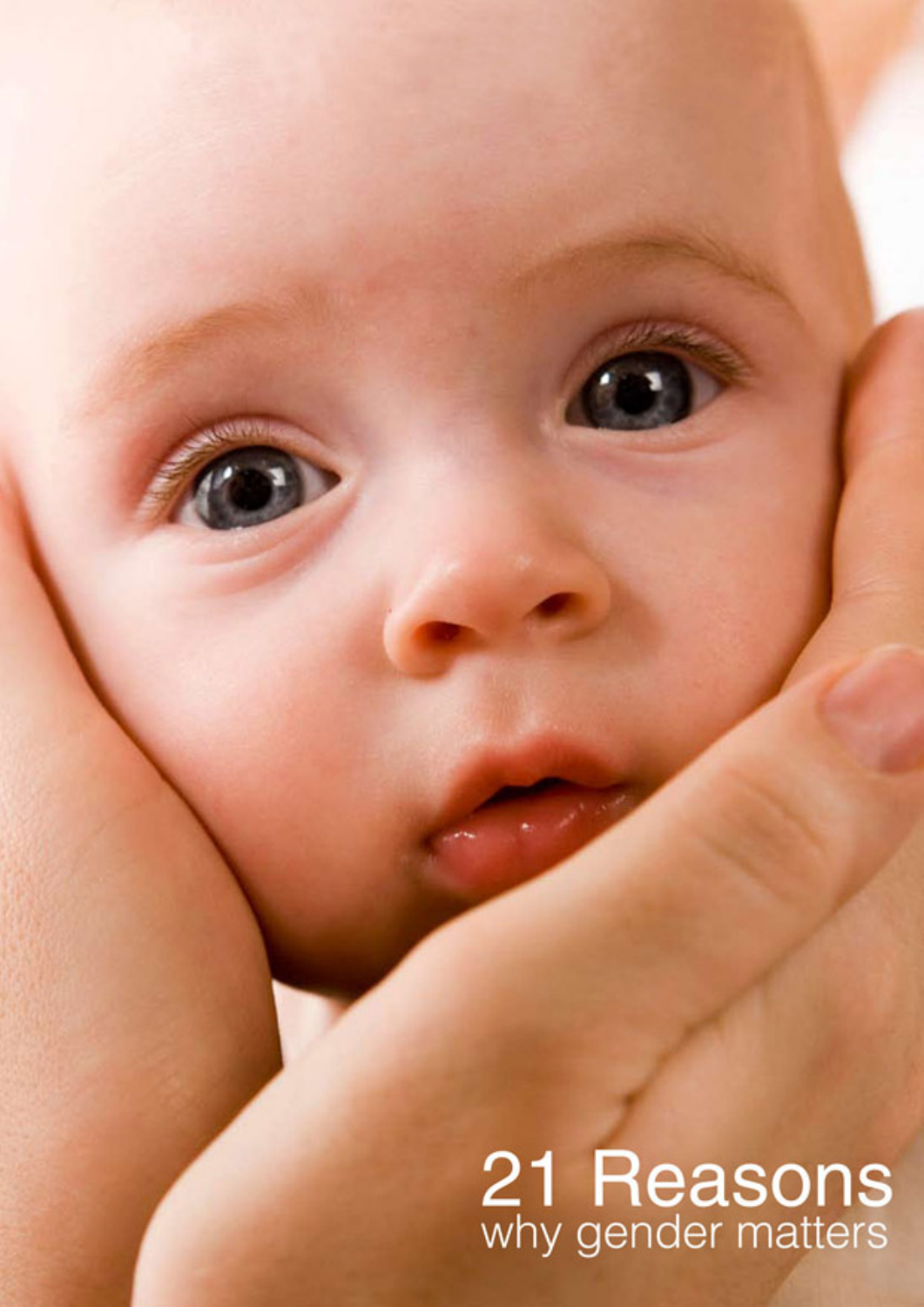# **Introduction**

We live in an age of gender confusion. Much of this is a result of the deliberate attempt by various social engineers to convince us that gender is not fixed or static, but fluid and changeable; that there are not two genders but many genders; that gender is really a social construct; that gender roles are interchangeable; that humans are really androgynous; and that gender is not important in human relationships.

Gender role modelling is also on the decrease, because more and more children are growing up in households other than the motherfather household. The great majority of single-parent households are fatherless.<sup>1</sup> Many boys are growing up without a father figure and most schools have a predominance of female teachers. Boys lack good male role models. Confusion over gender is thus compounded and passed on to future generations.

One of the main examples of gender confusion is what some are calling gender disorientation pathology.<sup>1</sup> This is the term used to describe homosexual, lesbian, bi-sexual, and transgender relationships. In these and other cases, there is a major distortion or disordering of the male or female gender, and a confusion of both gender and sexuality.

This document lays out the case for the importance of male and female genders, and argues against the new androgyny and the social engineering taking place in the arena of gender. It examines some of the evidence that shows men and women are different, including the fact that our brains are different,<sup>3</sup> our biochemistry is different, our hormones are different, our strength levels are different, our physical designs and sizes are different, and therefore our needs for protection and security are different. Such hardwired differences explain why men and women are so different in areas of behaviour, perceptions, the way they process information, and so on.<sup>4</sup>

The importance of gender differences will be explored in three ways: Firstly, four foundational principles will be discussed. Secondly, 21 consequences of gender differences will be examined. Thirdly and finally, a number of public policy recommendations will be proposed.

# Four Foundational Principles

There is an enormous and growing body of research, encompassing the fields of biochemistry, neurobiology, physiology and psychology, which all point to a clear conclusion: that there are profound differences between men and women. These go well beyond the obvious physical appearances and reproductive differences; men and women differ at many levels, and also approach relationships differently. As such, this document rests upon, and makes the case for, these four foundational principles:

**1.** Gender differences exist; they are a fundamental reality of our biology and impact our psychology. Our maleness and femaleness is a key aspect to our personhood.

**2.** Acknowledging, rather than ignoring (or worse denying), gender differences is the only intellectually honest response to this reality.

**3.** Gender differences are complementary; individuals, our collective humanity, and society as a whole, all benefit from masculine and feminine characteristics. We are better for having men with a clear understanding of their masculinity and women with a clear understanding of their femininity.

**4.** Gender identity confusion does exist in a small minority of individuals.<sup>5</sup> It is a painful pathology and warrants a compassionate response. However it is not the 'normative' experience and is not therefore a paradigm upon which to drive social policy and institutions.

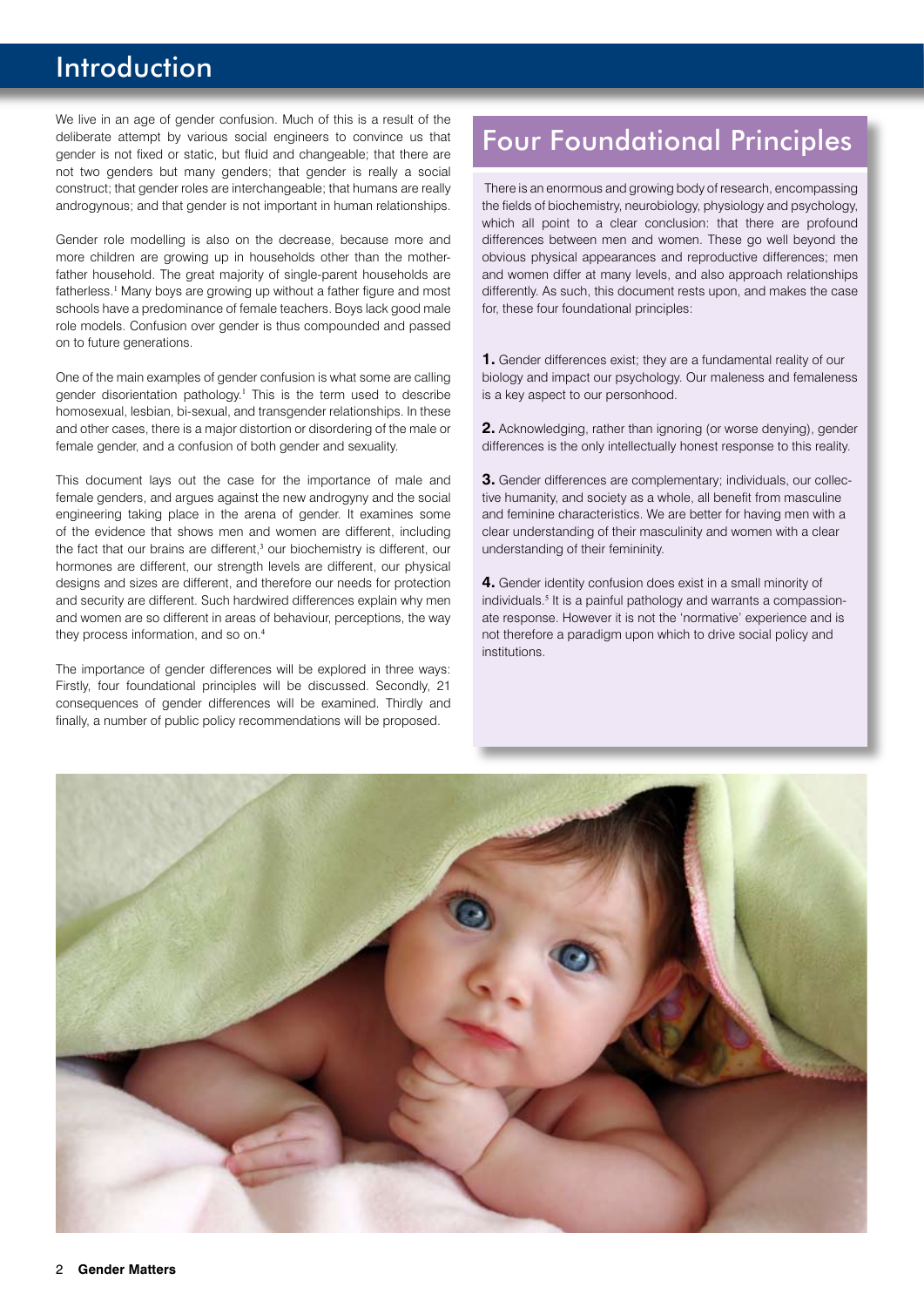# Authors & Contributors

**•James Adams** - Fathers4Families, NSW

**•Shirley Baskett** - Author and Public Speaker, VIC

**•Ron Brookman** - Living Water Ministries, NSW

**•Dr Michael and Dr Michelle Browne** - Medical Practitioners, NSW

**•Dr Kevin Donnelly** - Author, Academic and Social Commentator, VIC

**•Eugene Dwyer** - Psychologist and Counsellor, NSW

**•Richard Egan** - Family Research Officer, FOL, WA

**•Steve Estherby** - Minister and Social Commentator, NSW

**•Mary-Louise Fowler** - Vice President, Australian Family Association, NSW

**•Babette Francis** - Endeavour Forum, VIC

**•Philip Harback** - Tasmanian Men's Network, TAS

**•Dr Robert Kelso** - Senior Lecturer, Ethics and Public Policy QLD

**•Peter Lane** - Counsellor and Public Speaker, QLD

**•Alan MacKenzie** - Men Transforming Men, QLD

**•Warwick & Alison Marsh** - Fatherhood Foundation, NSW

**•Dr Graham McLennan** - Author and Convenor NACL, NSW

**•Bill Muehlenberg** - CultureWatch, Secretary of Family Council of Victoria, VIC

**•Dale O'Leary** - Author of *Gender Agenda* and *One Man, One Woman*, USA

**•Dr Tim O'Neill** - Medical Practitioner and Counsellor, AC<sub>T</sub>

**•Dr David and Ros Phillips** - Festival of Light Australia, SA

**•Dwight Randall** - Life Ministries, WA

**•Dr Stuart Reece** - Medical Practitioner, QLD

**•Dr Judith Reisman** - President of the Institute for Media Education, Family Researcher and Author, USA

**•Jack Sonnemann** - Australian Federation for the Family, TAS

**•Peter and Jenny Stokes** - Saltshakers, VIC

**•Trevor Suitor** - Men of Integrity, NSW

**•Dr Jim Turner** - Medical Practitioner and Lecturer Health and Behavioural Sciences, NSW

**•Peter and Maria Walker** - Aboriginal Elders, AICM, NSW

**•Barry Williams** - President, Lone Fathers Association of Australia, ACT

© 2007 Published and printed by Fatherhood Foundation, PO Box 542, Unanderra, NSW 2520 www.fatherhood.org.au Thanks to the many individuals who are too numerous to name but in particular, Bill Muehlenberg, the executive editor who has exercised great patience assembling the dozens of contributions. We also thank Richard Egan, Mary-Louise Fowler, Babette Francis, Ron Brookman, Byron Pirola, Mark Alexander, Dr Judith Reisman, Dr Rick Fitzgibbon, Dr Joe Nicolosi, Eugene Dwyer, Phil Latz, Wayne Larkin, Layout Consultant and Tim Nightingale, Layout Artist.

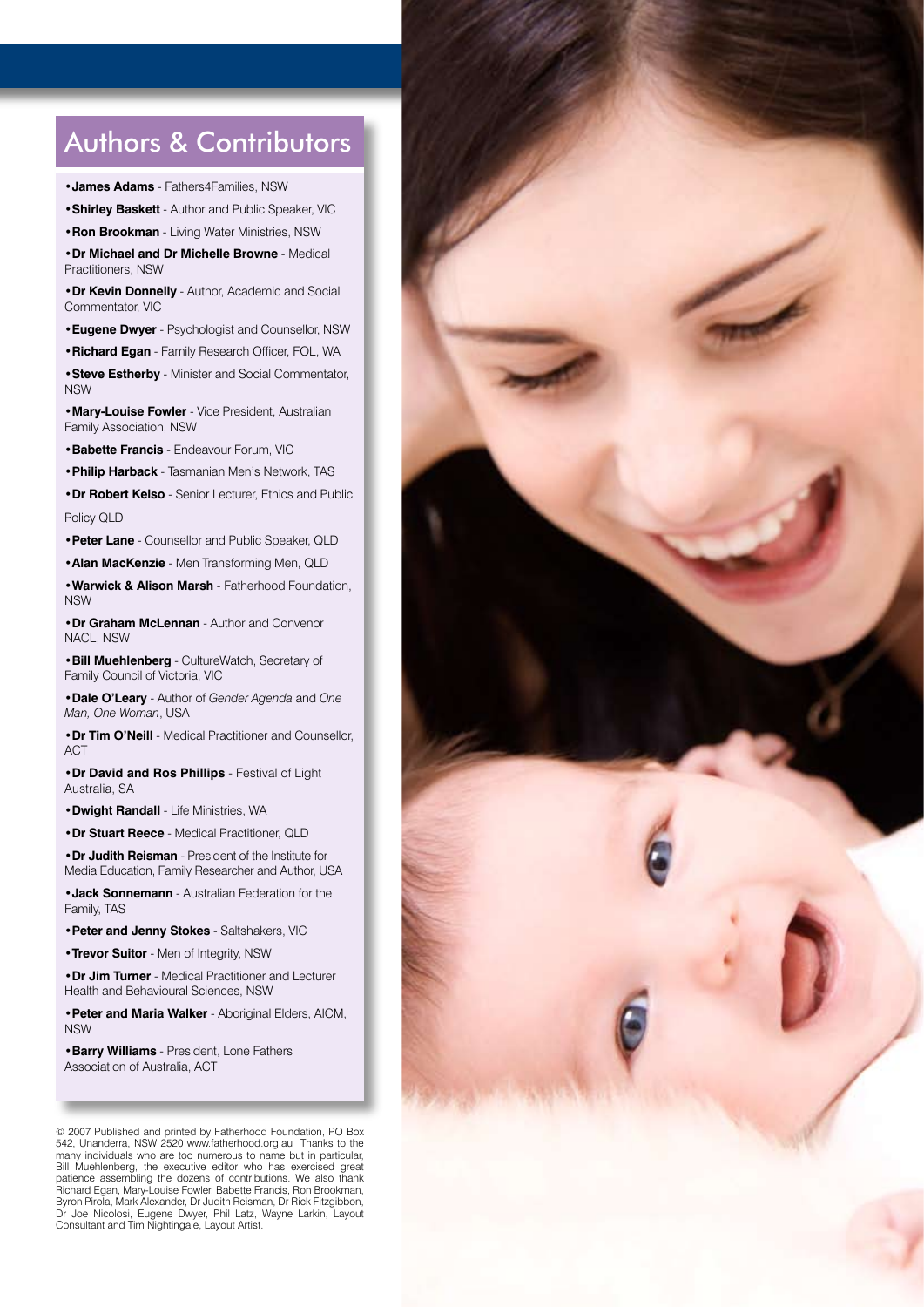# 21 Reasons Why Gender Matters

Gender is a basic physiological reality, which unfortunately has been politicised. This is not helpful. Men and women are equal but different, and these differences are complementary. In these 21 sections, we examine in some detail the ramifications of gender differentiation. The first fourteen points have more to do with gender in general, while the final seven points have to do more specifically with the issue of gender disorientation pathology.

### 1"Gender uniqueness and complementarity means that each gender has a unique contribution to work, society and interpersonal communication that cannot be filled by the other gender in its entirety."

Sex differences are real and must be affirmed and celebrated. Human beings are hardwired differently according to sex. There are real differences, for example in the brain, which cannot and should not be meddled with by social engineers. Thus the push for complete gender role interchangeability, unisexuality and androgyny is to be rejected.

Men and women bring unique and complementary skills, abilities, gifts and talents to relationships, to work, to society, and to one another. As one expert has put it, "Sex differences are large, deeply rooted and consequential. Men and women still have different natures, and, generally speaking, different preferences, talents and interests… These differences can be explained in part by hormones and other physiological and chemical distinctions between men and women. Thus they won't disappear unless we tinker with our fundamental biological natures."<sup>6</sup>

Yet various social engineers, including extreme feminists and homosexual activists, have sought to ignore or minimise these inherent differences. Their attempts have led to social and personal upheaval.<sup>7</sup> Nature cannot be so easily thwarted.

Indeed, family expert Allan Carlson speaks of the "overwhelming medical, social, and psychological evidence affirming the naturalness and critical importance of traditional sex roles".<sup>8</sup> Or as sociologist W. Bradford Wilcox argues, "The primary problem with this androgynous impulse is that it does not recognize the unique talents that men and women bring to the most fundamental unit of society: the family. A growing body of social scientific evidence confirms what common sense and many of the world's religions tell us: Men and women do indeed bring different gifts to the parenting enterprise. Consequently, at all levels of social life - the international, national, and local - public policies, cultural norms, and social roles should be organized to protect rather than prohibit the complementary parenting styles that fathers and mothers bring to family life."<sup>9</sup>



He goes on to show, for example, how vital the complementarity of the sexes is for parenting, according to the social sciences research. "Research on parenting styles and family structure indicates that sexdifferentiated parenting helps children in important ways. A review of research on parenting in *Child Development* found that children of parents who engaged in sex-typical behaviour where the mother was more responsive/nurturing and the father was more challenging/firm were more "competent" than children whose parents did not engage in sex-typical behaviour. Another study of adolescents found that the best parenting approach was one in which parents were highly responsive and highly demanding of their children."<sup>10</sup>

In these and many other ways, the differences between men and women clearly make a difference. Each gender makes a unique contribution to each other, to families, and to society as a whole.

## $\boldsymbol{2}$  "Acknowledging gender differences helps children learn more effectively."

There is a crisis in boys' education.<sup>11</sup> It is because we have classrooms that favour female gender learning patterns and we have disregarded the differences in gender. Same-sex schooling seems to help children learn better. This is because boys and girls are different, and they have different learning styles and skills, and those gender differences need to be acknowledged for the ideal in educational outcomes.<sup>12</sup>

Indeed, major differences start to occur early in children's development. Studies have found that one-day-old baby girls look longer at a picture of a human face, whereas boys look longer at objects. Day-old female infants cry longer than male infants when they hear the sound of other crying infants.

These differences are found throughout a child's life. Girls like cooperation more than boys do, and like competition less. They care more about playmates' feelings, and they can read others' emotions better than boys. Girls like one-on-one relationships, and they say sweet, affirming things to friends and put their arms around them. They bond through confiding talk. Girls play house, and their pretend play involves 'more co-operative role playing'.

Boys are more self-centred; for example, they have a harder time learning to share, and they act up more and are less likely to be team players in schools. Boys develop strong passions for particular things, the passions seem to arise out of nowhere, and they change through time. A boy might be unable to get enough of cars, trucks or tractors, then of dinosaurs, then music, then computers.<sup>13</sup>

The role of gender in education is controversial within Australian schools and issues that are debated include: whether single sex or co-educational education is best; the extent to which boys are disadvantaged as a result of curriculum being 'feminised;' and the role of gender in how boys and girls best learn.

Increasingly, research suggests that boys and girls do learn differently. In the USA, educators like Michael Gurian argue that biological gender differences influence the way boys and girls learn.<sup>14</sup> One example relates to the observation, at a young age, that girls develop better language skills, especially oral, when compared to boys, and that boys prefer more structured, practical approaches to learning where they have a clear idea of what is required and how success is measured.

The 2002 Commonwealth House of Representatives Report, *Boys Getting it Right*, suggests that attempts to positively discriminate in favour of girls, in part, as a result of the feminist movement of the 60s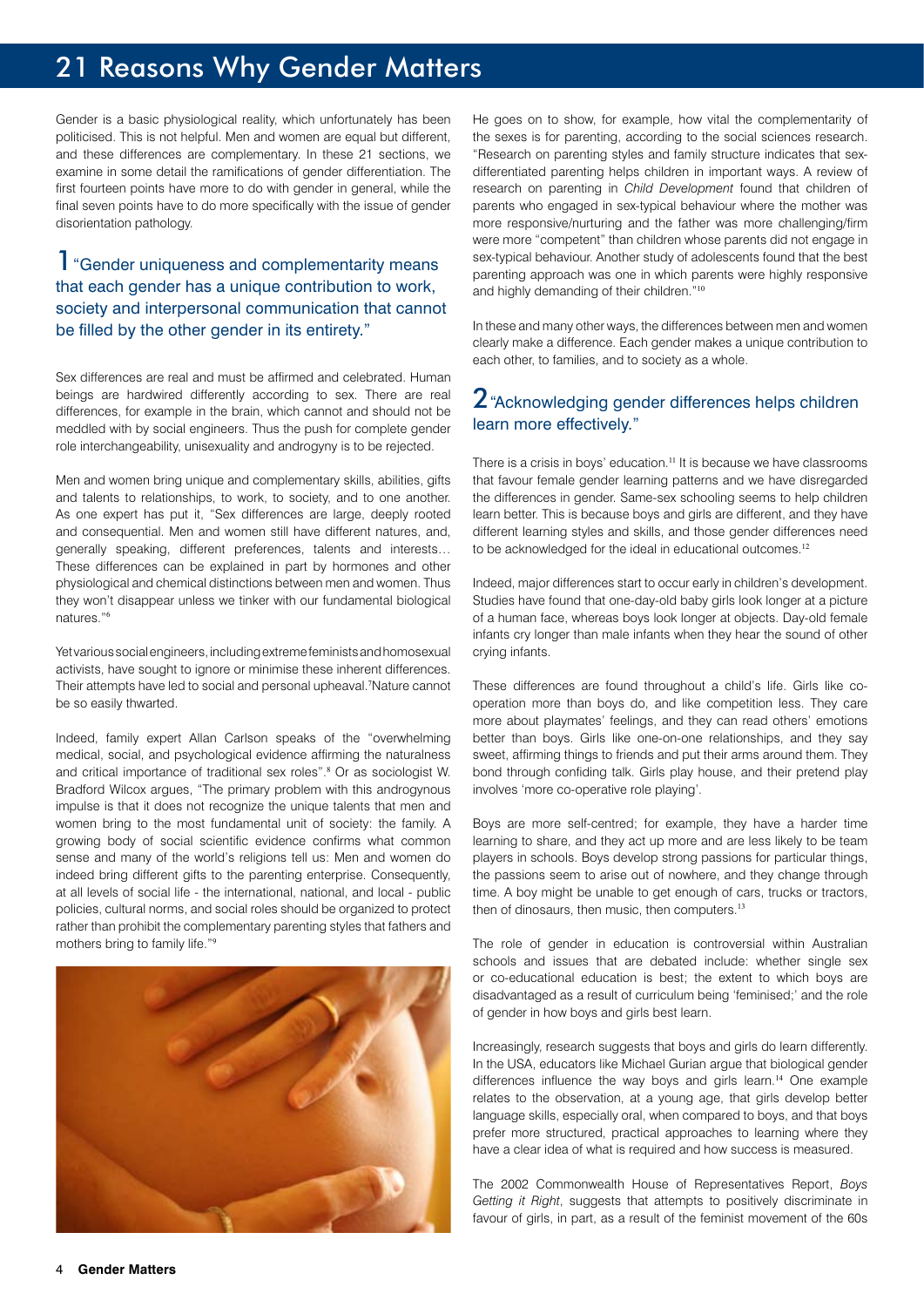and 70s, has unfairly discriminated against boys.<sup>15</sup> Examples include the way literacy is taught (the whole language, 'look and guess' approach better suits girls as boys need the more structured, systematic approach represented by phonics and phonemic awareness) and the increasing emphasis in mathematics on reading and writing skills as opposed to traditional methods involving computation skills. In recent years, it is also the case that girls outperform boys in year 12 examinations and national literacy tests. The report calls for an emphasis on the qualitative needs of boys' education and a more balanced approach in how gender issues are presented in schools.

Researchers associated with boys' education, such as Dr Peter West, recently retired from the University of Western Sydney, also argue that much of contemporary education unfairly stereotypes boys as aggressive and difficult to teach and that many schools fail to properly support and celebrate male qualities.<sup>16</sup>

During the 70s and 80s teacher union groups like the Australian Education Union either argued against or appeared equivocal about the benefits of single sex schools – in part, the hostility was caused by the union's dislike of non-government schools. The fact that the academic results of single sex schools, as measured by year 12 results, are stronger than co-educational schools suggests that there are benefits in educating boys and girls separately. Such are the perceived benefits of single-sex education, that increasing numbers of Australian co-educational schools are introducing single sex classes in an attempt to develop a more effective learning environment. Anecdotal evidence suggests, especially after the advent of puberty, that students benefit from single sex education as there is not the same pressure to conform to gender stereotypes evident in co-educational schools.<sup>17</sup>

Boys used to do slightly better at school than girls, but this was reversed in the 1970s. As before mentioned our schools began to change. Virtually every new educational fad and curriculum change from this period has disadvantaged boys. These include continuous assessment and fewer exams, 'dumbing down' science and maths, and highly verbal 'communicative' teaching techniques. This has resulted in boys slipping further behind in their final TER marks. According to Pru Goward, former Sex Discrimination Commissioner, "Overall, girls achieve better academic results than boys at year 12. In NSW, for example, there is now a gap of 19 marks out of 100 between the male and female average tertiary entrance scores, the widest gap in Australia."<sup>18</sup>

The implications of all this cannot here be entered into. But consider two ways that this impacts on learning. "The issue of brain difference becomes increasingly important the more words a teacher uses to teach a lesson (that is, the less diagrammatic a teacher is). The male brain, on average, relies more heavily than does the female on spatial-mechanical stimulation and thus is inherently more stimulated by diagrams, pictures, and objects moving through space than by the monotony of words. If a teacher uses a lot of words, the male brain is more likely than the female to get bored, drift, sleep, fidget. This is just one difference."<sup>19</sup>

And a recent British study has found that young boys do better in education, especially in terms of being better behaved, when they have male teachers.<sup>20</sup> Other examples could be mentioned, but gender differences do matter, and they certainly matter in our children's ability to learn.

## 3 "Men and women are happier and healthier when they acknowledge and celebrate their respective gender differences."

People with a secure gender identity tend to lead more balanced, more healthy and more happy lives. Gender confused individuals tend to have more emotional, mental and psychological problems than those with a healthy gender makeup. For example, transgender, bisexual trans-sexual persons and transvestites experience many difficulties because of their gender disorientation.<sup>21</sup>

The radical "gender feminists" have sought to argue that gender is fluid and non-static, and many sorts of genders exist.<sup>22</sup> Hence the substitution of the word "gender" for sex. "Gender" is primarily a grammatical term, which may be determined by a distinguishing characteristic, i.e., sex, but gender can also be arbitrary like the gender of some nouns in Spanish and French.



Social activists cannot rid us of biological and empirical facts. Women have hormones that are ideally suited for the nurturing of infants and children. One of these hormones is oxytocin, which is released in large quantities during pregnancy and breastfeeding. It promotes a relaxed state and helps in the bonding process. In addition, prolactin also surges during pregnancy and breastfeeding. This hormone and oxytocin apparently help a mother tolerate routine and monotony. One author notes that oxytocin is "the kindest of natural opiates."

The oxytocin also reaches the infant through breastfeeding and produces a mutually pleasurable experience and increases attachment between mother and child. Studies have also shown that testosterone levels in fathers actually decrease when an infant enters the family unit and this facilitates nurturance.<sup>23</sup>

Yet there are rare exceptions. Congenital malformations are sometimes referred to by the gender feminists. But they are comparatively rare, and they do not prove there are more than two sexes and do not prove that heterosexuality is not natural any more than the fact that some babies are born blind proves that it isn't natural for human beings to see. Biological sex is not determined by external organs alone but by genetic structure. Every cell of the human body is clearly marked male or female, and the human brain, which is the primary sex organ, is masculinised or feminized in the foetal stage of development by the presence or absence of testosterone.

Furthermore, human beings do not exist on a continuum between male and female. Those rare cases of infants born with anomalous genitals deserve sympathy and treatment on the basis of their chromosomal sex, the presence of a "Y" chromosome indicating a male, and its absence denoting a female. The occurrence of such rare abnormalities does not require the re-assignment of the entire human race.

One would have hoped that the debate over whether gender is "learned" rather than innate would have been put to rest after the publication of John Colapinto's book, *As Nature Made Him*. It tells the poignant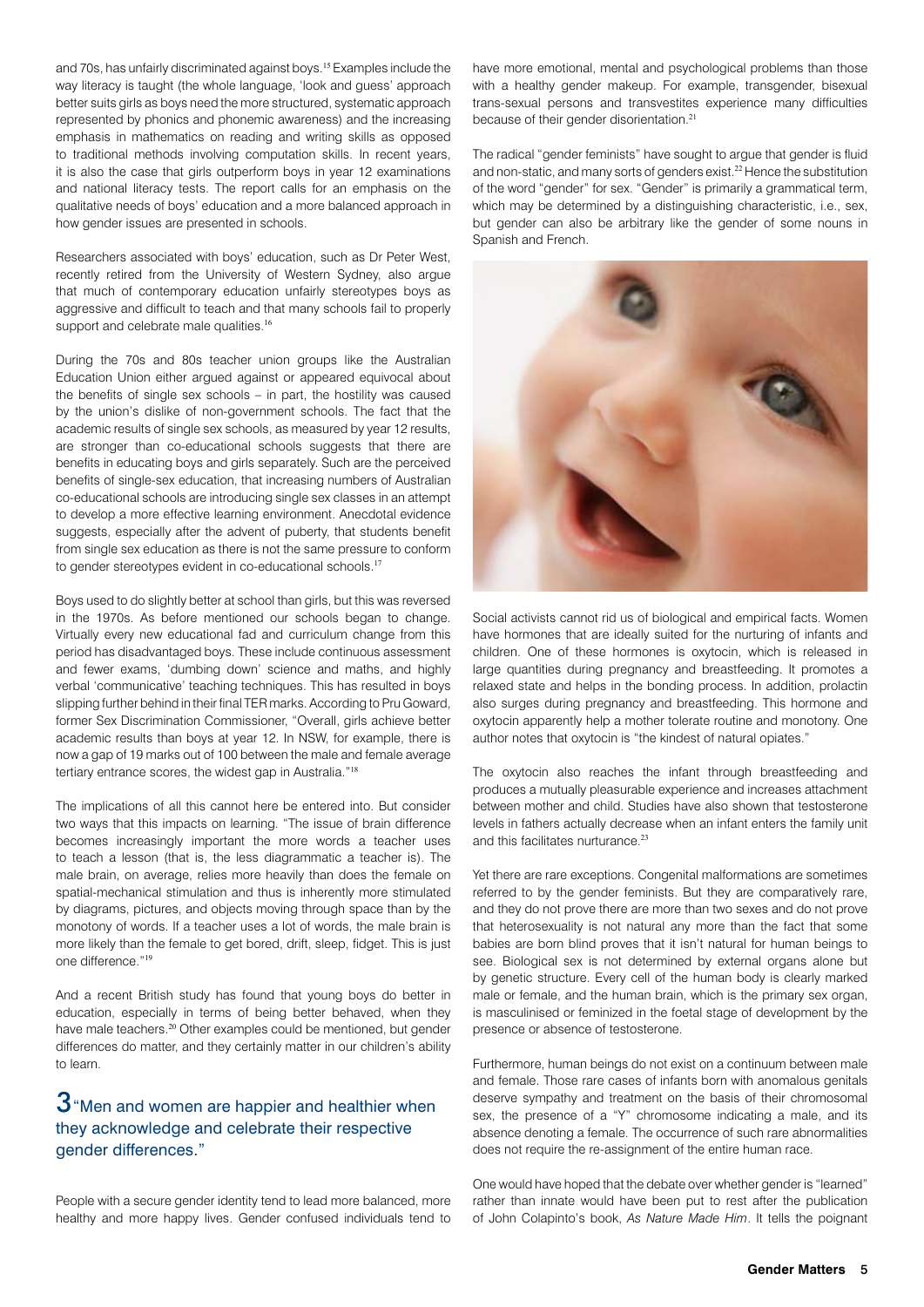story of a baby boy, one of identical twins, whose penis was destroyed in a circumcision accident and who was subsequently castrated and brought up as a girl. The treatment/experiment was a massive failure, although touted by its proponent, Dr. John Money, as a great success in spite of the ultimate suicide of Dr. John Money's victim.<sup>24</sup>

While this case is not identical to recent cases of teenagers seeking sex change operations, it highlights the dangers in gender reassignment which does not match the chromosomes of the individual. An important issue overlooked in the controversy is whether gender re-assignment surgery can ever be justified. Consider just three recent high profile cases:

1. In December 2002 the legitimacy of so-called sex-change surgery was challenged. The 2nd U.S. Circuit Court of Appeals ruled that a New York state employer, P&C Food Markets, was not required to pay for an employee's "gender reassignment." P&C Food Markets cited conflict in the medical community over whether or not gender dysphoria is a legitimate illness worthy of such severe medical intervention.<sup>25</sup>

2. "I would have been better off staying the way I was," said tennis star Renee Richards, the high-profile sex-change recipient.<sup>26</sup> She goes on to say: "I wish that there could have been an alternative way, but there

There is a determined push by the homosexual rights movement to legitimize sex changes and also for the right for birth certificates to be altered to show the "new" gender, even when there has been no hormone treatment or surgery, i.e. individuals should have the right to be regarded as male or female regardless of anatomy and based solely on their feelings of self-identification. This would make arguments about same-sex marriage redundant and make a mockery of marriage because any couple could define themselves as male and female and get married under existing laws.

Activists demanding same-sex marriage, and the creation of IVF children without fathers, require us to reject the fundamentally gendered nature of our humanity and its biological foundation. Children need both a mother and a father. Men and women are different but equal. Men and women are happier and healthier when they acknowledge and celebrate their respective gender differences.

4"The masculine gender is an essential ingredient for fatherhood, and children raised by a committed father do much better in life."



wasn't in 1975. If there was a drug that I could have taken that would have reduced the pressure, I would have been better off staying the way I was - a totally intact person. I know deep down that I'm a second-class woman. I get a lot of inquiries from would-be transsexuals, but I don't want anyone to hold me out as an example to follow. Today there are better choices, including medication, for dealing with the compulsion to crossdress and the depression that comes from gender confusion. As far as being fulfilled as a woman, I'm not as fulfilled as I dreamed of being. I get a lot of letters from people who are considering having this operation...and I discourage them all."<sup>27</sup>

3. "How can outward physical change bring about the needed change within? (After surgery) there is still a painful void," says a regretful Joseph Cluse, who in 1979 had surgery in Trinidad, Colorado. "Relationships are destroyed and everyday I have to live with scars. The mirror is ever before me."<sup>28</sup>

Transsexuality signals a deceptively fierce disorder. Elective castration, mastectomy, hysterectomy, etc., are futile non-solutions. The cruel, permanent disfigurement of so-called gender reassignment is not the answer. Transsexuals need psychological and spiritual insight that frees them to celebrate the chromosomes they received at conception.

Men and women are different, and both bring unique qualities to parenthood. Fatherhood is indispensable, and is premised on masculinity, maleness, being a man. Research is quite clear that children need a loving father to protect, defend and guide them. Children growing up without fathers experience numerous problems, including: an increased risk of being involved in crime and criminal activities; a greater likelihood of involvement in illicit drug use, alcohol consumption and tobacco use; a greater chance of committing suicide; a greater likelihood of developing mental health problems; an increased risk of sexual promiscuity and other sexual problems, including, gender confusion issues; an increased risk of becoming a victim of child sexual abuse; and a greater chance of growing up poor or in poverty.

Due to the enormous efforts of highly devoted, hard-working mothers and/or others brought in to aid them, children who grow up without fathers do not always experience these negative outcomes, but generally speaking, such problems are the usual result of growing up in fatherless families. The research on this has become quite extensive and persuasive.

Indeed, so much research on the negative impact of fatherlessness has accumulated over the years that a number of book-length summaries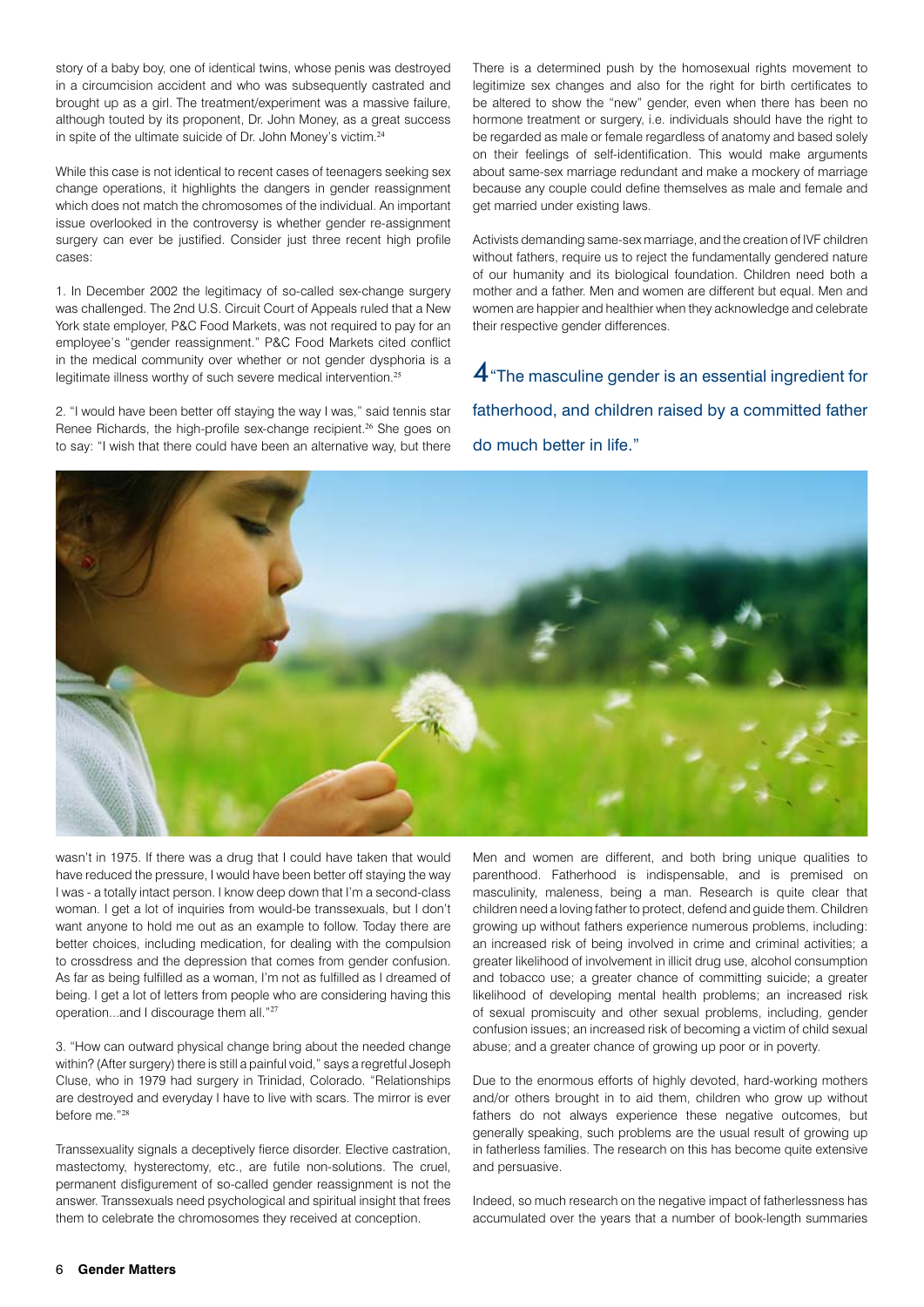have been written to cover all the data.<sup>29</sup> There has also been a large amount of Australian data to back up this international research.<sup>30</sup>

Two Canadian studies suggest that there is much more to masculinity than testosterone. While testosterone is certainly important in driving men to conceive a child, it takes an array of other hormones to turn men into fathers. And among the best fathers, it turns out, testosterone levels actually drop significantly after the birth of a child. If manhood includes fatherhood, which it does for a majority of men, then testosterone is hardly the ultimate measure of masculinity.

In fact, the second of the two studies, which was recently published in the Mayo Clinic Proceedings, suggests that fathers have higher levels of estrogen, the well-known female sex hormone, than other men. The research shows that men go through significant hormonal changes alongside their pregnant partners, changes most likely initiated by their partner's pregnancy, and ones that even cause some men to experience pregnancy-like symptoms such as nausea and weight gain. It seems increasingly clear that just as nature prepares women to be committed mothers, it prepares men to be devoted fathers.<sup>31</sup>

The broader issue of how children thrive in a biological two-parent family also ties in here. Most often when the two-parent family is not found, it is



the father who is missing. Thus single-parent families are overwhelmingly headed by overworked and overtaxed mothers. The research on these sorts of households shows the negative outcomes for children. And again, the research is massive, with good summaries of the data now available.<sup>32</sup> Moreover, the Australia data replicates the findings from overseas.<sup>33</sup>

The various ways in which children need, and thrive with, a father cannot be recounted here. But just one small example can be offered: fathers are essential in playing with their children, especially boys, in what is known as rough and tumble play. This enables boys to sublimate their excess energy and use their muscles in a socially acceptable way. One of the reasons for so much anti-social behaviour by boys - vandalism, street fighting, gangs, etc. - is because of father-absence. In single mother families, the mothers do their best, but cannot substitute for the absent father.<sup>34</sup>

Indeed, one youth worker who has counselled many hundreds of delinquent young males has noted that the reason they tend to gravitate toward gangs and violence and drugs is precisely because of being brought up in father-absent households. He says that "almost 100 per cent" of these kids are from "single parent families or blended families" 35

Thus maleness and fathers are indispensable to the wellbeing of society and the healthy development of children.

# $5$  "The feminine gender is an essential ingredient of motherhood, and children do better in life with an involved and committed mother."

Motherhood is indispensable, and is premised on femininity, femaleness, being a woman. Common sense observations are fully supported by the research. This research shows quite clearly that women are different from men, and that children need a mother. Children growing up without mothers experience numerous problems.<sup>36</sup>

Nature has clearly differentiated mankind into male and female. The sexes were designed to be complementary. For example, in the human species, men are physically stronger and bigger and have the role of protector and provider, and women having the functions of gestation and lactation, are superbly designed for nurturing the young.

Of course there is substantial overlap between the roles of provider and nurturer - obviously some women can earn a good living and provide for themselves and their families, and men can often care for and raise children, but there is a an essential irreducible difference.

Advances in science show how false are the theories of human androgyny, because sex differences are detectable not only before birth but even before conception. As an example, Dr. Landrum Shettles of the Columbia-Presbyterian Hospital, New York is credited with being the first to identify the differences between the androsperm, the Y-chromosome bearing sperm which produces male babies, and the gynosperm, the Xchromosome bearing sperm which produces female babies.<sup>37</sup> It should be obvious that sex differences as identified by Shettles are not caused by social conditioning or discrimination.

The truth is, children need both fathers and mothers. Yet it is only women who can bear and breastfeed babies, and their role as nurturers and carers is clearly found throughout history and all human societies. Dr. John Bowlby, in two definitive books, *Maternal Care and Mental Health*<sup>38</sup> and *Attachment and Loss*, <sup>39</sup> described the harmful effects on babies and young children of being deprived of maternal care.

In regard to maternal care, the health benefits of breastfeeding are many. Breastfeeding helps the uterus to contract after childbirth, reduces bleeding and has a long-term benefit in reducing breast cancer risk. Breast milk protects infants from gastric and respiratory tract infections, has long-term benefits in reducing the risk of obesity, asthma and other allergies, while improving the IQ potential of breastfed babies.<sup>40</sup>

The origins of human love begin in a mother's arms - with the attachment described as the 'mother-infant' bond. This bond is the basis for the mental development and future emotional stability of the baby. Mother-infant attachment provides kinesthetic stimulation and mutual gaze patterns: the focal length at which the baby sees clearly is approximately the distance from the mother's breast to her eyes. This is an important reason for breastfeeding - with bottlefeeding, the baby's eyes are focused on the bottle, not on the mother's face. "Many psychologists believe the nursing baby enjoys a sense of security from the warmth and presence of the mother, especially when there is skin-to-skin contact during feeding. Parents of bottle-fed babies may be tempted to prop bottles in the baby's mouth, with no human contact during feeding. But a nursing mother must cuddle her infant closely many times during the day. Nursing becomes more than a way to feed a baby; it's a source of warmth and comfort."<sup>41</sup>

Humans are the only mammalian species which breastfeed face to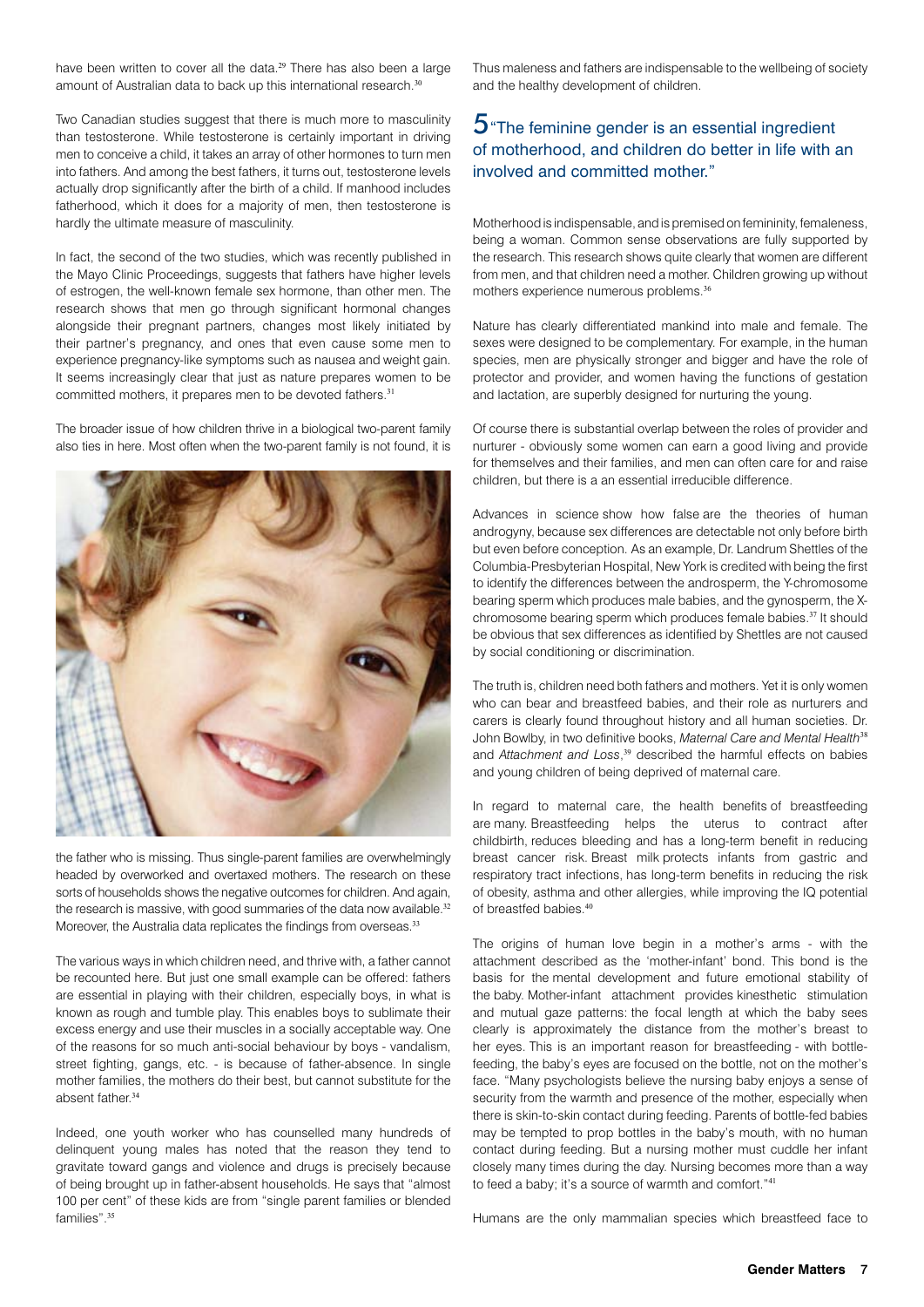face, and not with the baby's face buried in the mother's fur or her underbelly. The mutual eye contact aids brain development and provides the stimulus for smiling, the first social response of the human infant.

The pattern of nurturing provided by mothers is different to that by fathers. Mother care is more emotional and tactile, emphasising caution while the father is an authority figure who disciplines, but also encourages activity, adventure and exploration. Fathers throw young children up in the air, and the toddler squeals in delight as the father catches him. Mothers rarely do this, they cuddle and kiss.<sup>42</sup>

It's well known that hormonal changes caused by pregnancy encourage a mother to love and nurture her child, but it has long been assumed that a father's attachment to his child is the result of a more uncertain process, a purely optional emotional bonding that develops over time, often years. Male animals in some species undergo hormonal changes that prime them for parenting. Two studies, conducted at Memorial University and Queens University in Canada, suggest that both mothers and fathers are uniquely affected by hormones.<sup>43</sup>

The hormone prolactin gets its name from the role it plays in promoting lactation in women, but it also instigates parental behavior in a number of birds and mammals. Male doves who are given prolactin start brooding and feeding their young. Storey found that in human fathers, prolactin levels rise by approximately 20 per cent during the three weeks before their partner gives birth.

A second hormone, cortisol, is well known as a stress hormone, but it is also a good indicator of a mother's attachment to her baby. New mothers who have high cortisol levels can detect their own infant by odor more easily than mothers with lower cortisol levels. The mothers also respond more sympathetically to their baby's cries and describe their relationship with their baby in more positive terms. Storey and her colleagues found that for expectant fathers, cortisol was twice as high in the three weeks before birth than earlier in the pregnancy.<sup>44</sup>

The maxim that nature knows best certainly applies here to the irreplaceable role of mothers. There are particular and important differences between what fathers and mothers are able to offer their children. While respecting the often heroic efforts made by lone parents, people do not usually enter into parenthood intending to be a single parent. Single mothers and fathers wish that they could still enjoy the complementary contributions of a spouse in the raising of their children. To suggest that fathers' and mothers' contributions to the raising of children are exactly the same is to 'dumb down' sexual difference and complementarity. And as will be discussed, mothers and children still need and benefit from the physical support and protection of a loving and devoted husband/father.

## 6"Marriage is the best way for men and women to enjoy gender complementarity."



Marriage is a wonderful social institution which helps men and women most fully and intimately experience their own gender, but also that of the other. The interplay between the sexes is best experienced in the marriage relationship.

Male and female complementarity is experienced in several ways. Firstly it is experienced in the complementary physical design of male and female which clearly has as its purpose, the generation of new life.

Secondly, in the marital embrace, it is experienced in the way that the man, being physically oriented to giving himself, at the same time receives the woman, while the woman, being physically oriented to receiving the man, at the same time gives herself to him. This delicate balance is maintained more perfectly where the physical union is the symbol of "irrevocable personal consent" made in marriage.<sup>45</sup>

Thirdly it is experienced in the tendency for men and women to have areas of specialization due to the differences in their physical, emotional, intellectual and spiritual gifts, which when brought together, complete each other and make for a harmonious richness in their relationship, and in the home they create, by mutual cooperation, thus providing the best balance between the protection needed and nurture required to raise children.<sup>46</sup>

Marriage, as opposed to other coupling arrangements, is an "act of irrevocable personal consent" wherein each spouse gives not just their bodies, but all they possess - their heritage, their future, everything, including their very being. Marriage is therefore both sacrificial and sexual. Each spouse brings their own unique gifts that dovetail together to complete and perfect the other.

The marital act is the physical expression of the essence of marriage – the fusion of not only two bodies, but the fusion of two persons. When we deny the very real differences between men and women, sexual relations become more problematic. As Danielle Crittenden said, "So long as we persist in pretending that our sexuality is essentially the same as men's, we will be unable to confront the very real problems that arise from our differences" 47

It is precisely because marriage is a permanent bond oriented towards the good of society that it provides the best framework wherein all those incorporated within the bond (spouses and children), and others touched by it (grandparents, relatives, friends and neighbours), are free to express their uniqueness for the benefit of the others.

The research into the benefits of marriage is voluminous. Married people, generally speaking, tend to live longer, happier and healthier lives than those in non-married states.<sup>48</sup> The Australian data supports the conclusions found from overseas research.<sup>49</sup> As one family expert has put it, "Scholarly research does show that participating in the institution of marriage… adds stability and longevity to a relationship. After all, that's one of the main purposes of the institution."<sup>50</sup>

## 7"Gender complementarity in a life long committed marriage between a man and a woman is essential for the continuation of humanity."

If love and marriage go together like a horse and carriage, then so does marriage and having babies. All Western nations are now seeing the importance of reversing the trend of falling fertility rates. Being married is perhaps the best guarantee we have for bringing more children into the world.

Analysing the 2006 Census data, Dr Bob Birrell, director of the Centre for Population and Urban Research at Monash University, reminds us that "Marriage is still so important to sustaining a relatively stable fertility rate. Cohabiting doesn't serve the same purpose in terms of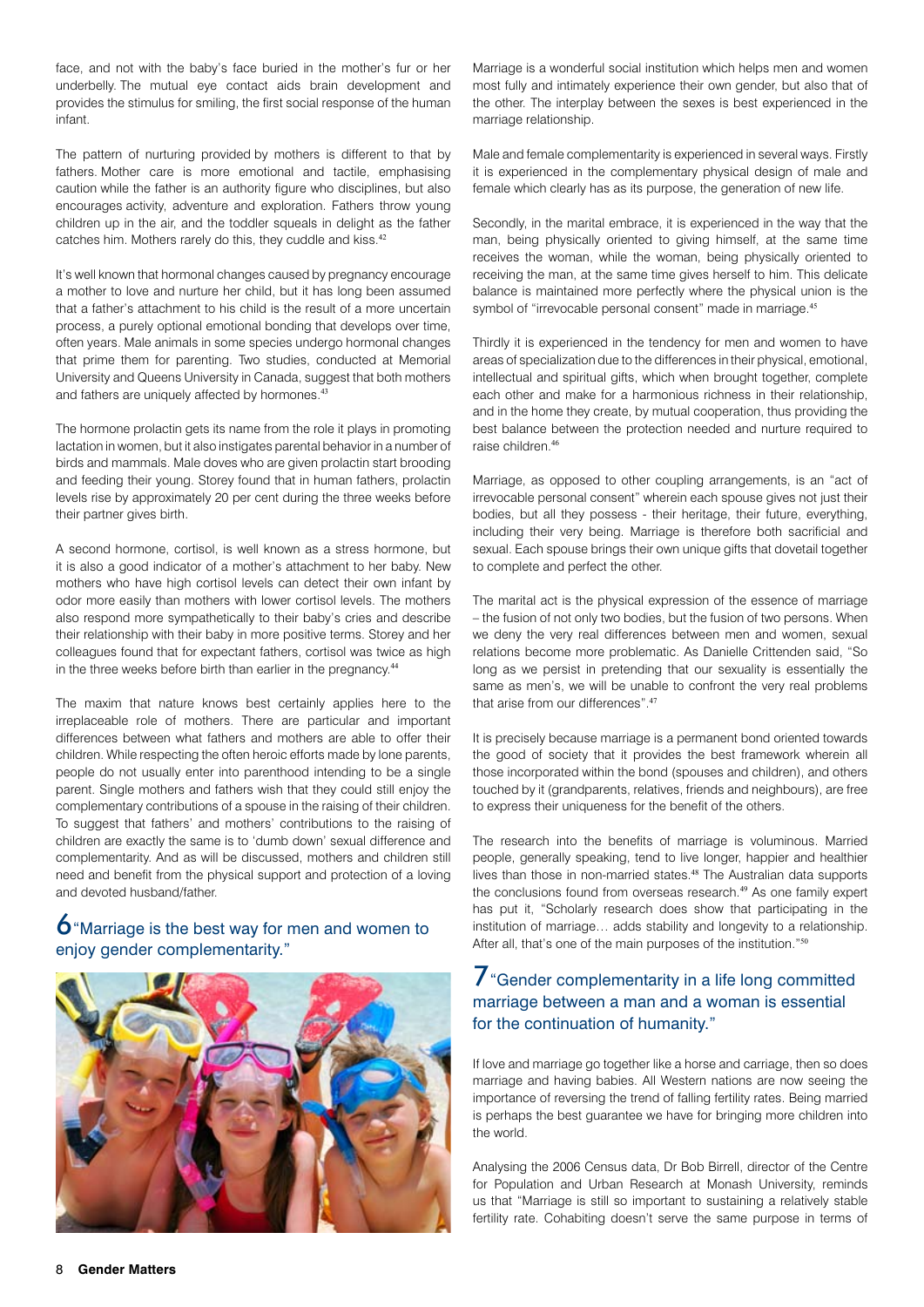childbearing." At age 30-34, for example, 47 per cent of female de facto partners have no children, compared with 21 per cent of wives, and at age 40-44 only 8 per cent of wives are childless, but almost one-quarter of female de facto partners do not have children.<sup>51</sup>

At age 30-34, for example, 49 per cent of men were married compared with 57 per cent 10 years earlier. At the same age, 56 per cent of women were married compared with 65 per cent 10 years earlier. Among men aged 30-34, the proportion cohabiting had risen to 18 per cent from 11 per cent a decade ago and among women from 9 per cent to 15 per cent.

An increasing trend towards cohabitation rather than marriage poses a threat to Australia's overall fertility rate which, at just 1.81 babies per woman in 2005, is already well below the replacement rate of 2.1 babies per woman.<sup>52</sup> The real impact of this below replacement level fertility will kick in as the current large cohorts of baby boomer generation women, having now moved out of their reproductive years, are succeeded by the smaller cohort of women from the next generation.<sup>53</sup> This smaller cohort, if combined with increased preference for cohabitation over marriage, will lead to a dramatic fall off in the number of births and a serious demographic crisis.

Earlier studies conducted by Monash University came to similar conclusions: "The decline in partnering has contributed to the fall in Australia's total fertility rate to well below replacement rate. Almost all women in married couples (aside from those with infertility problems) have children by the time they reach their late thirties. Thus any decline in married partnering rates will be associated with lower birth rates. In Australia, most of the decline in marriage rates has occurred amongst women without post-school qualifications. When these women do get married, they have more children than their degree-qualified counterparts. This is why the decline in partnering amongst the majority of women who do not have degrees is such a serious issue for any prospect of raising fertility in Australia."<sup>54</sup>

International statistics demonstrate the correlation between marriage decline and fertility decline. In a recent thirty year period, falling marriage rates have been closely accompanied by falling fertility rates. In Ireland, for example, a 43 per cent fall in the Total First Marriage Rate between 1974 and 2003 was matched by a 50 per cent fall in the Total Fertility Rate. In Spain a 42 per cent drop in the marriage rate was matched by a 59 per cent drop in the fertility rate. In Australia a 23 per cent marriage rate drop was matched by a 32 per cent fertility rate drop.<sup>55</sup>

As family expert Allan Carlson puts it, "These numbers show that, as traditional marriage fades, there will be a paucity of children and a diminished nation. The retreat from true marriage and the retreat from children go together."<sup>56</sup>

## 8 "Gender complementarity in a life-long committed marriage between a man and a woman is needed for a healthy, stable society."

The importance of marriage to society has long been noted and documented. Healthy marriages make for healthy societies, and unhealthy marriages can lead to unstable and fragmented societies.

Societies throughout human history have recognised and favoured marriage because married couples provide so many benefits to society. The natural family, cemented by marriage, is a mini-welfare state, education system, health care service and socialising institution. As one commentator has put it, "Society attaches benefits to marriage because the married have undertaken crucial social responsibilities."<sup>57</sup>

Indeed, John Locke once called marriage humankind's "first Society".<sup>58</sup>

But he was predated by the Roman statesman and orator Cicero who said 2000 years ago: "Marriage is the first bond of society."

For J.D. Unwin of Cambridge University, marriage is seen as the crucial element in the development and maintenance of healthy societies: "The whole of human history does not contain a single instance of a group



becoming civilised unless it has been completely monogamous, nor is there any example of a group retaining its culture after it has adopted less rigorous customs. Marriage as a life-long association has been an attendant circumstance of all human achievement, and its adoption has preceded all manifestations of social energy... Indissoluble monogamy must be regarded as the mainspring of all social activity, a necessary condition of human development."<sup>59</sup>

Or as family expert David Blankenhorn puts it, "Marriage is not just a private relationship but a public institution. Social institutions exist to meet fundamental human needs. The need for the institution of marriage arises because human beings are 'sexually embodied creatures who everywhere reproduce sexually and give birth to helpless, socially needy offspring who remain immature for long periods of time and who therefore depend on the love and support of both of the parents who brought them into existence'."<sup>60</sup>

The obverse is also true. When marriage breaks down, along with the very idea of marriage, then societies struggle to stay together. As but one example, consider the disintegration of the Black American family, and the ensuing negative consequences. Thirty years ago American Senator Daniel Patrick Moynihan wrote a report called "The Negro Family: The Case for National Action". The central insight of this report was that family stability should be the basis of social legislation. Said Moynihan, "A community that allows a large number of young men to grow up in broken families, dominated by women, never acquiring any stable relationship to male authority, never acquiring any set of rational expectations about the future - that community asks for and gets chaos."<sup>61</sup>

The social costs of marriage and family breakdown have been widely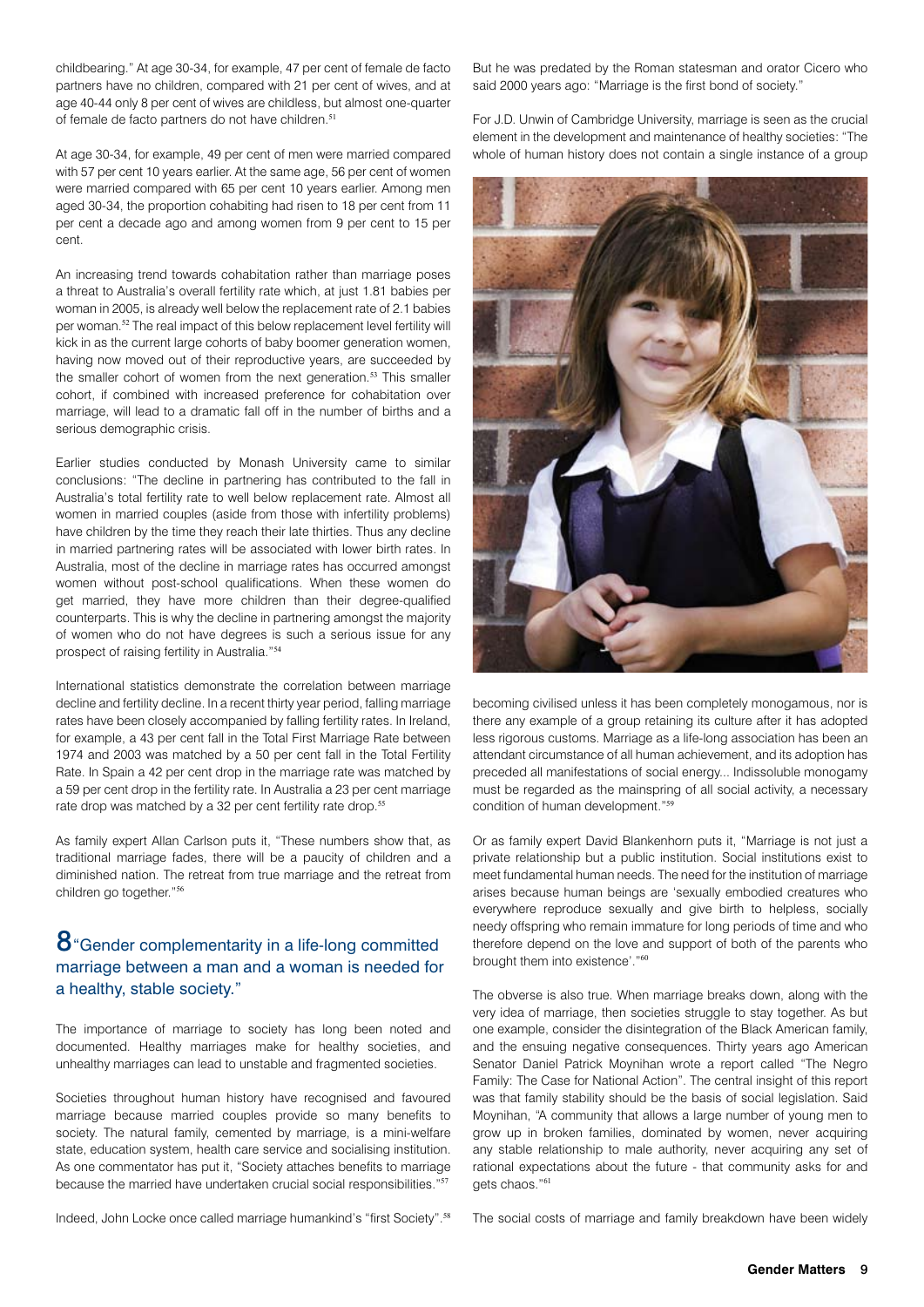10 **Gender Matters**

documented. See for example our earlier publication, "Twenty-One Reasons Why Marriage Matters."<sup>62</sup>

Also, stable relationships help make for stable societies. Consider the differences between heterosexual relationships and homosexual relationships. While heterosexual couples are not immune from relationship breakdown, infidelity and the like, they are less pronounced than in homosexual relationships.

Faithfulness within a same-sex relationship is extremely difficult to maintain. In a study that set out to disprove the reputed instability of long term homosexual relationships, the homosexual authors located 156 couples whose relationships had lasted between 1 to 37 years. "Two thirds of the respondents had entered the relationship with

compares with married couples where only ten per cent of marriages failed in the first six years.

Indeed, high rates of multiple partnering in the homosexual community continues to be the norm. As one recent report notes, "The majority of the 2006 respondents had engaged in sex with between one and 10 partners in the six months prior to the survey [over 63 per cent], while almost 20% of the men reported having had sex with more than 10 partners."<sup>67</sup>

 $9$  "Gender complementarity in a life long committed marriage between a man and a woman is good for the economy as a whole."

Stable marriages lead to stable societies, which lead to stronger economic performance. We know that married workers tend to be more reliable and productive. When there is peace and stability at home, that helps workers to be more concentrated on their jobs and more productive.

Marriage affects economic well-being significantly, through three mechanisms - economies of scale, risk sharing and division of labour.<sup>68</sup> Marriage itself appears to raise male earnings by an average of 15 per cent, partly because of division of labour.<sup>69</sup> Married men earn more per hour but also work more than unmarried men with similar job market characteristics.

Married men have greater work commitment, lower quit rates and healthier and more stable personal routines (including sleep, diet and alcohol consumption).<sup>70</sup> Marriage also encourages savings and asset accumulation and reduces poverty. Cohabitation does less to raise overall incomes than marriage does. Divorce lowers income and economic status.<sup>71</sup>

And the reverse is also true. Marriage breakdown imposes a huge cost on the rest of the community. An Australian government study found that divorce and family breakdown cost the Australian community \$2.8 billion annually (a figure which is "necessarily conservative).<sup>72</sup>

either the implicit or explicit expectation of sexual fidelity. The results demonstrated that of the 156 couples, only seven had been able to maintain sexual fidelity. Furthermore, of those seven couples, none had been together more than five years. In other words, the researchers were unable to find a single male couple capable of maintaining sexual fidelity for more than five years."<sup>63</sup>

Studies of heterosexual marriages or co-habiting heterosexual relationships on the other hand show a much higher rate of fidelity – one study shows 94 per cent and 75 per cent respectively in a 12 month period.<sup>64</sup>

Heterosexual married couples have a far lower rate of relationship breakdown than homosexual couples. As an Australian Government report stated, "According to a 1995 study, ten per cent of marriages failed within six years, 20 per cent within ten years, 30 per cent by twenty years, and 40 per cent by thirty years."<sup>65</sup>

In comparison, a study of the Melbourne homosexual community showed that 40 per cent of men had changed partners in the past 6 months; 9.8 per cent had been in a relationship for only six months to a year; 18.8 per cent for 1-2 years; 15.3 per cent had lasted for 3-5 years; and only 15.7 per cent were in a relationship of more than five years  $-$  meaning 84 per cent had broken down after five years.<sup>66</sup> This figure

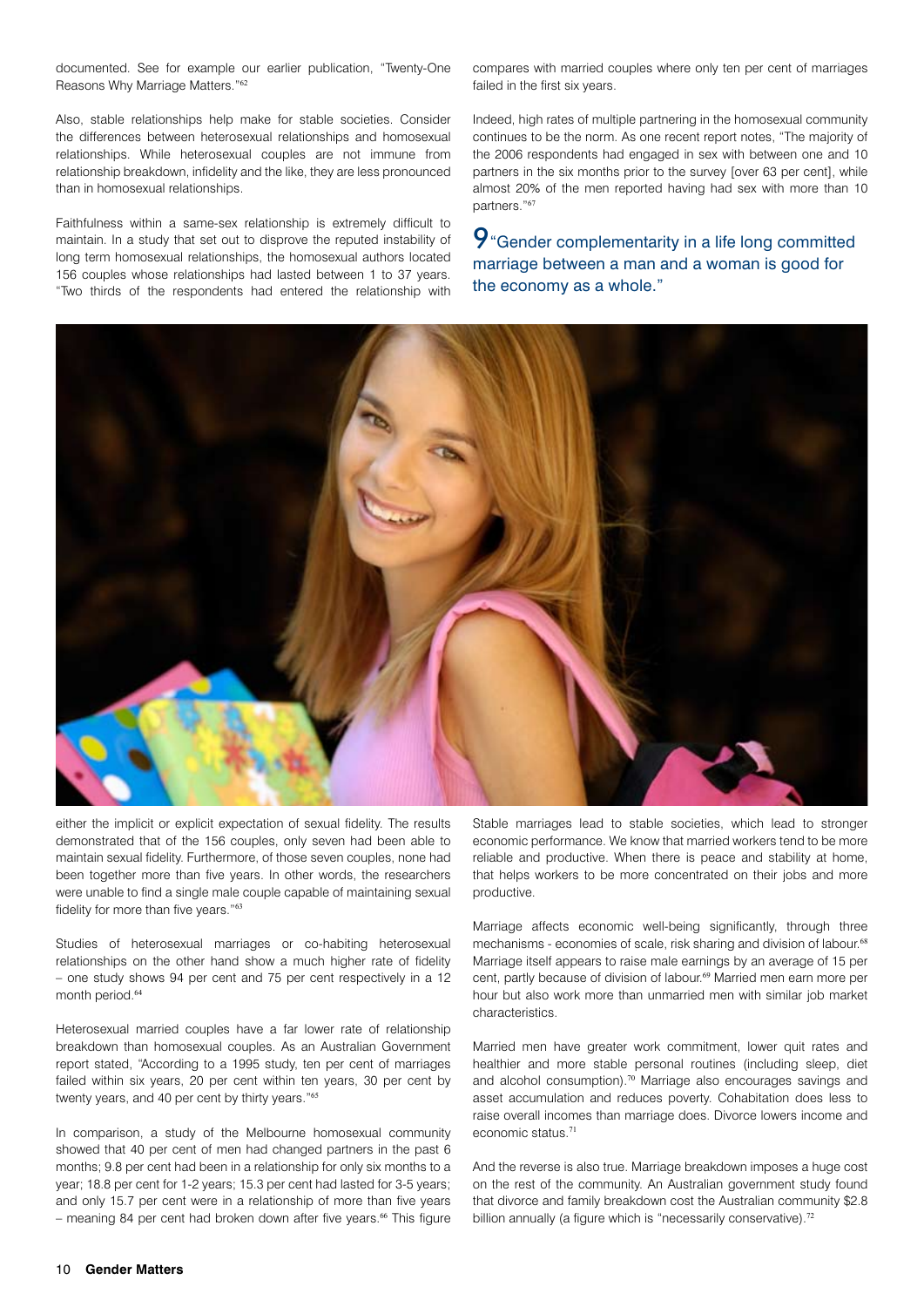It is not just the whole community that suffers, but individuals as well. When people marry, they greatly improve their financial situation, but when they divorce, they lose out. Women and children are the big economic losers in divorce. For example, wives' standard of living after divorce drops by around 27 per cent.<sup>73</sup>

As but one Australian example, a recent joint report from AMP Life and Canberra University's National Centre for Social and Economic Modelling says that divorce leaves both partners worse off economically, but women tend to experience the biggest fall in disposable income.<sup>74</sup>

# $10^{\circ}$ Marriage involving a man and a woman is the foundation of a successful family and the best way to protect children."



Marriage is the best means to bring and keep a man and a woman together, to regulate human sexuality and to raise the next generation. The evidence is quite clear as to how children are most free from abuse and other problems when living with their biological parents, cemented by marriage.

As one leading expert has put it, "Research clearly demonstrates that children growing up with two continuously married parents are less likely than other children to experience a wide range of cognitive, emotional, and social problems, not only during childhood, but also in adulthood."75

Children brought up in homes with two parents who are married experience many advantages over those who do not. Consider just one aspect of this: "Health, especially that of children, is also highly correlated with family structure... Regardless of the race, age, or income of its mother, a child is more likely to die in infancy if born out of wedlock. Even a mother's education matters less than her marital status: infantmortality rates are higher for children of unmarried mothers who are college graduates than of married high-school dropouts."<sup>76</sup>

The risk of child abuse is also significantly increased in non-married, non-natural family households. As but one example, former Australian Human Rights Commissioner Brian Burdekin reported a 500 to 600 per cent increase in sexual abuse of girls in families where the adult male was not the natural father.<sup>77</sup>

If marriage is good for children, the erosion of marriage is bad for children. The studies on the harmful effects of divorce on children have been substantially and rigorously documented.<sup>78</sup> A few summary statements must suffice here:

"There is a mountain of scientific evidence showing that when families disintegrate, children often end up with intellectual, physical, and emotional scars that persist for life. . . . We talk about the drug crisis, the education crisis, and the problem of teen pregnancy and juvenile crime. But all these ills trace back predominantly to one source: broken families."<sup>79</sup>

"Australian studies with adequate samples have shown parental divorce to be a risk factor for a wide range of social and psychological problems in adolescence and adulthood, including poor academic achievement, low self-esteem, psychological distress, delinquency and recidivism, substance use and abuse, sexual precocity, adult criminal offending, depression, and suicidal behaviour."<sup>80</sup>

If we are concerned about the well-being of children then we should do all we can to ensure that they are raised in homes with their biological parents in heterosexual marriage.

# 11 "Gender complementarity in a life long committed marriage between men and women is the best way to teach children the value of gender."

Married male and female parents are the best role models for children, and the best school for passing on the value of two heterosexual parents. In fact the best way to raise children is in the natural tension that is created between both genders. It is in the midst of this tension that a child finds his or her gender identity.

Heterosexual marriage respects and models the difference and complementarity of male and female. Same-sex relationships promote different models, values and behaviours to heterosexual marriage.

Through marriage we move to a circumstance where we are with an 'other' who is different, who is equal but complementary, who is biologically and psychologically different and yet physically compatible at the most intimate of levels. An acceptance of this natural complementarity of men and women enables an individual to mature in their psychosocial understanding of what it is to be a human person. Same sex relationships cannot welcome children in the same way as a heterosexual couple. This is because same sex couples cannot exemplify the same level of difference and complementarity and openness to new life. Respect for this natural complementarity is described by sociology professor Dr David Popenoe: "We should disavow the notion that 'mummies can make good daddies' just as we should disavow the notion of radical feminists that 'daddies can make good mummies'…The two sexes are different to the core and each is necessary – culturally and biologically – for the optimal development of a human being". $81$ 

Although conducting research in the homosexual community appears to be fraught with methodological problems, the few experimental studies that used modestly large samples of children reared by homosexual parents revealed indications of the impact of parent modelling behaviour and found: "…developmentally important statistically significant differences between children reared by homosexual parents compared to heterosexual parents. For example, children raised by homosexuals were found to have greater parental encouragement for cross-gender behaviour (and) greater amounts of cross-dressing and cross-gender play/role behaviour". <sup>82</sup>

One Australian study found that out of 9729 Australian males aged 16- 59 years, only 1.6 per cent, or 154, self-identified as homosexuals and only 0.91 per cent self-identified as bisexuals. This means only 2.4 per cent of Australian males self-identified as homosexuals or bisexuals.<sup>83</sup>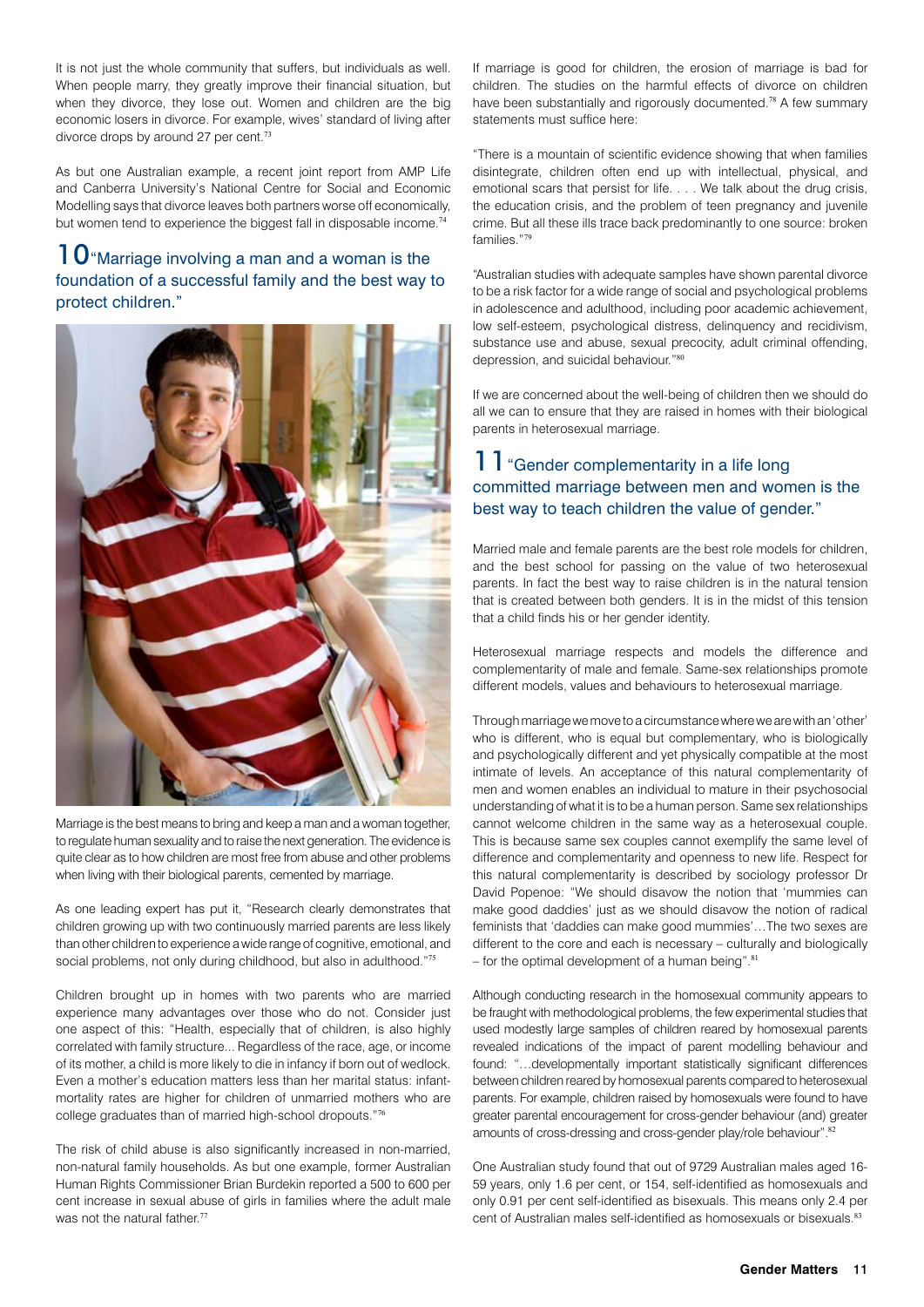While various studies indicate that around two to three per cent of persons have ever practiced homosexual behaviors in their lifetime, a study in *Developmental Psychology* found that twelve per cent of the children of lesbians became active lesbians themselves.<sup>84</sup>

Another longitudinal study which compared children from lesbian families with heterosexual families commented: "With respect to actual involvement in same-gender sexual relationships, there was a significant difference between groups…None of the children from heterosexual families had experienced a lesbian or homosexual relationship. By contrast, five of the seventeen daughters and one of the eight sons in homosexual families reported having at least one samesex relationship".<sup>85</sup>

# 12 "Gender is important in understanding the significance of manhood."

Men are unique. They have unique gifts, talents, roles and functions. The uniqueness of maleness needs to be affirmed and celebrated, not denied or minimised. But how does a boy become a man? What significant transitions must occur to move from boyhood into manhood? What role does gender play?

Early childhood research notes that "most children have adopted a gender identity by the age of 2."<sup>86</sup> As Jordan explains, "children [at this stage] are still very far from having a fixed notion of what [gender] positioning implies socially" and "have only a very hazy impression of what sort of behaviour [and responsibility] that [gender] membership demands of them".<sup>87</sup>

Before individually based, child-centred pedagogies were embraced by post-enlightenment in the West, most ancient cultures 'initiated' young boys into manhood through "rites of passage" rituals.<sup>88</sup> 89 90 All of these ceremonies had some common features. They all included the ritual of transition, the role of relationship, pain and the acceptance of responsibility. Almost all of these initiation ceremonies coincided with the new level of sexual feeling that a young man feels at puberty. In many ways they prepared him to accept responsibility for his sexual prowess and required a commitment to self control.

When a young male reaches his teen years, he instinctively looks for ways to affirm his manhood. In societies where rites of passage are part of the norm, each young male participates in a formal ceremony during which his manhood is publicly and undeniably affirmed. From that day forward, he is treated differently by those around him and receives more freedom, rights and privileges. In response the young man begins to think and act more an as adult than as a child. For the rest of his life he pursues maturity rather than manhood.

In contrast, a young male living in a society with no formal rites of passage must find his own path to adulthood. Without formal affirmation of his transformation, he vainly tries to find manhood on his own through a variety of means. Sadly, his pursuit of manhood rather than maturity will lead him down many side roads that are fruitless at best, destructive at worst.<sup>91</sup>

All human beings experience a series of such transitions in the course of a lifetime. Most ancients saw initiation as a rite of passage into manhood, which had a spiritual dimension. Initiation ceremonies created a coherent belonging system and sub-culture of elders and wise men. Such men carried the responsibility of passing the ritual onto future generations.

Sporting and Hollywood celebrities are often the closest thing to a 'mythic' status in today's culture. Rites of passage in today's world mostly occur in the sporting arena, in places of higher learning (hazing), at the workplace, in the Boy Scouts, and in 'secret societies'. Too many of our young men today are receiving their initiation rites in street gangs and in prison. Binge drinking, eighteenth birthdays, smoking, driver's licences, money, school graduations and first sexual experiences – all seem to comprise the 'markers' of manhood in today's materialistic, secular society. Whilst some of these markers are valid, such as the Jewish bar mitzvah, many are destructive and do not deal with the core issues of manhood and the responsibility that initiation into manhood entails.

Uninitiated men live as isolated individuals. All they can do is fix, calculate and control because no one else appears in control; at least no one they can trust. These insecure men feel they must take personal responsibility for creating all the patterns and making all the connections. To them, the world is an incoherent, fragmented and an unsafe place.

The best an initiate can do is to discover and honour the universal patterns that are already there. For as much as radical feminism has convinced society that women can initiate their teenage sons into manhood, without a man's input, this isn't possible at all. The truth is, only an older man who is himself been through the storms of life can initiate or call another into manhood. Sometimes this initiation into manhood is quite deliberate. For others it comes through the painful experiences of life. This is where input from the male gender has its most crucial significance in the transformation from boyhood to manhood.

# $13$  "Gender is important in understanding the significance of womanhood."

Women are unique. They have unique gifts, talents, roles and functions. The uniqueness of femaleness needs to be affirmed and celebrated, not denied or minimised.

Biology is not destiny, but it is statistical probability. Stating that "women are shorter than men" does not mean every woman is destined to be short or that every woman is shorter than every man, but the statement is true for men and women as groups. There is a high probability that a woman will be shorter than her husband - and even more likely that she will be shorter than her brothers - and this sex difference is not caused by 'social conditioning'. Nor does it imply that women are inferior. The entire debate on sex differences has been bedevilled by the accusation that those who suggest "difference" are also implying "inferiority". The true perspective is best stated as "equal but different".

One of the definitive books on sex differences is *The Psychology of Sex Differences* by Eleanor Maccoby and Carol Jacklin.<sup>92</sup> The authors, both feminists, admit four sex differences which appear to be universal, i.e. true for all cultures:

- 1. Females have greater verbal ability than boys.
- 2. Boys excel in visuo-spatial ability.
- 3. Males excel over females in mathematical ability.
- 4. Males are more aggressive than females.
- To these we can add:

5. Males have greater muscular strength, and are more physically active than females

6. Females excel in tasks requiring fine motor skills.<sup>93</sup>

Of course there is overlap in these abilities, but in general we see that female verbal abilities assist them in raising and teaching their children, while greater male strength and visuo-spatial abilities are suited to the protector and provider role. The female hormones of oxytocin and prolactin prepare women for nurturing and breastfeeding their young, while the male hormone, testosterone, encourages men to explore, discover and compete in the world outside the home. Testosterone, in particular, has an effect on the male brain not only at puberty but also in utero. $94$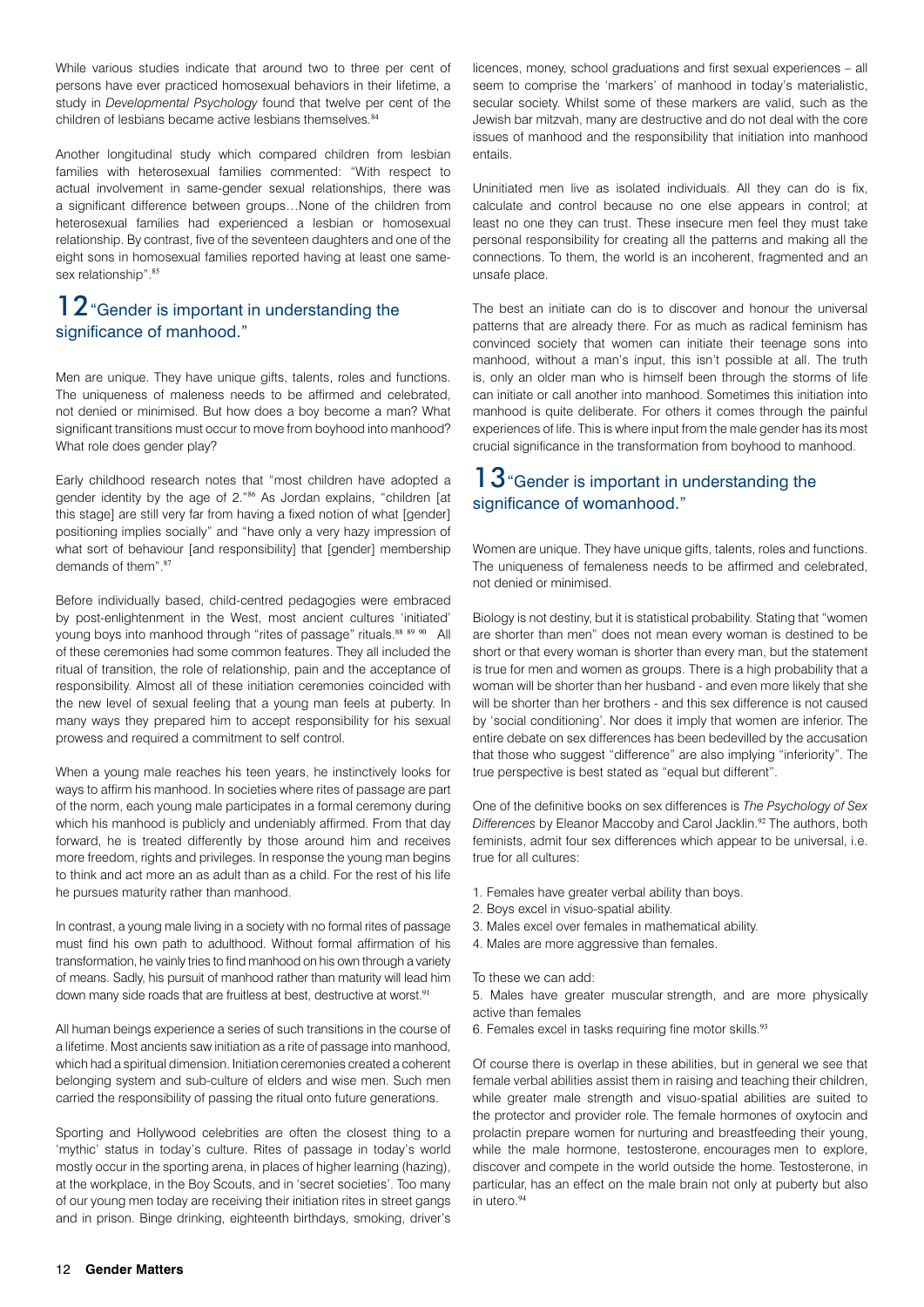All the available hard statistical data in regard to emotional and social stability and educational and employment outcomes, indicate that children do best in a family composed of their married biological parents, and that they are at risk in alternative settings, particularly in a household where the adult male is not their biological father.95

## 14 "Gender differences are universally celebrated and acknowledged around the world in healthy societies. Conversely, societies and civilisations which reject gender uniqueness and complementarity often face harmful consequences."

All cultures have been more or less based on gender distinction. Careful studies into human societies have found that gender distinctions are pretty much universal. The universality of gender differences has been backed up by a wealth of information from various fields: neurology, evolutionary biology, and social anthropology for example. All document the socially determinative innate sex differences.<sup>96</sup>

Numerous studies on these innate sex differences could be cited here. The work of neuroscientists in brain research shows that the brain seems to be sexed in the womb from very early on. Gender differences, in other words, are not some social construct, but very much based on brain circuitry and function.<sup>97</sup>

These differences do lead to different social roles, and become most important in parenting. As one expert puts it, "In the study of kinship, a central finding of anthropology is that in the crucial areas of filiation – defined as who the child affiliates with, emotionally, morally, practically, and legally – the overwhelming majority of human societies are bilateral. Almost all human societies strongly seek for the child to affiliate with both its mother and father "98

Attempts to bring about a gender neutral society are relatively recent innovations. Scandinavia in general and Sweden in particular come to mind here. But assessments of these grand social experiments have

found many problems associated with these attempts at androgyny.<sup>99</sup> In seeking to mitigate innate gender differences, there have been some very heavy costs to pay.

As but one example of the negative consequences of seeking to force gender neutrality onto the sexes, consider how boys have fared in such an environment. Christina Hoff Sommers' important 2000 volume, *The War Against Boys*, documents how radical feminist-led attempts to enforce social androgyny has been especially destructive for boys and young men.<sup>100</sup>

Finally, on a broader scale, historians have noted the role of moral decline in general and sexual deviancy in particular, as leading causes of the decline of nations. For example, Harvard sociologist Pitirim Sorokin has written much about "sensate culture," and how declining morality and sexual debauchery have led to cultural decay.<sup>101</sup>

Writing at almost the same period, historian J.D. Unwin studied a number of cultures which had declined throughout history. He noted that the rejection of marriage and sexual morality was a leading contributing factor in the destruction of nations. He wrote: "In human records there is no instance of a society retaining its energy after a complete new generation has inherited a tradition which does not insist on prenuptial and postnuptial continence."<sup>102</sup>

Elsewhere he wrote, "Marriage as a life-long association has been an attendant circumstance of all human achievement, and its adoption has preceded all manifestations of social energy. . . . Indissoluble monogamy must be regarded as the mainspring of all social activity, a necessary condition of human development."<sup>103</sup>

Of course historian Edward Gibbon (1737-1794), had made similar observations several centuries earlier in his seminal work, The Decline and Fall of the Roman Empire. He argued that moral decline was part of a series of factors that led to the end of Rome's greatness.<sup>104</sup>

Other historians have reached similar conclusions. When societies embrace sexual promiscuity in various forms, including homosexuality,

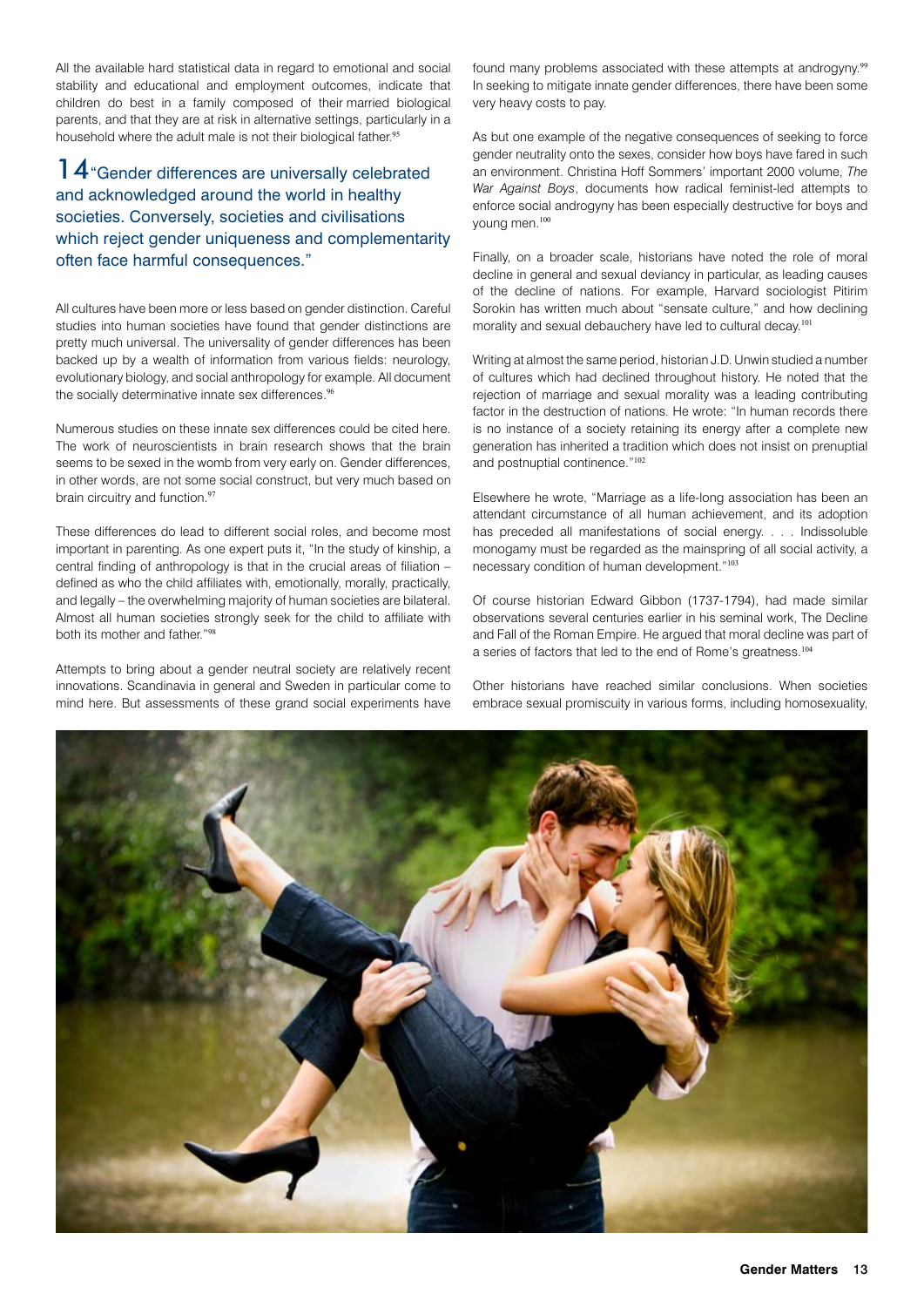chaos and decline tend to follow. Moral and sexual disintegration are not the only reasons for this decline, but they seem to play a major role.<sup>105</sup> Thus historian Arnold Toynbee was quite right in his famous remark, "Civilizations die from suicide, not murder".

#### $15$  "Healthy gender development is important because it prevents individuals of either gender from developing compulsive obsessive disorders that can lead to sexual addiction and other pathologies."

Consider first the issue of pathology. The whole notion of gender disorientation has been highly politicised in the past few decades. Objective scientific debate has been overwhelmed by advocacy groups driving specific agendas. For example, in 1952, the first edition of the American Psychiatric Association's Diagnostic and Statistical Manual of Mental Disorders (DSM), the official catalogue of mental disorders used by mental health professionals, listed homosexuality as a sociopath personality disturbance. In 1968, the revised DSM II reclassified homosexuality as a sexual deviancy. But in the midst of the sexual revolution, homosexual protestors began picketing the APA's annual conventions, demanding that homosexuality not be identified as a pathology. In 1973, under enormous pressure from homosexual activists, the APA removed homosexuality from its DSM III edition to the dismay of about 40 percent of psychiatrists - particularly those who specialized in treating homosexuals.

Dr. Ronald Bayer, author of the book, *Homosexuality and American Psychiatry*, writes: "The entire process, from the first confrontation organized by homosexual demonstrators, to the referendum demanded by orthodox psychiatrists, seemed to violate the most basic expectations about how questions of science should be resolved. Instead of being engaged in sober discussion of data, psychiatrists were swept up in a political controversy. The result was not a conclusion based on an approximation of the scientific truth as dictated by reason, but was instead an action demanded by the ideological temper of the times."<sup>106</sup> It is hoped that the APA will reverse its position.

Many homosexuals report that as children, they had a dysfunctional relationship with their same-sex parent - such relationships being their primary means of gender identification and affirmation. For some children, particularly those whose parents are separated or divorced, the dissociation from their same-sex parent can cause an unconscious but directive drive for gender identification and affirmation among samesex peers, which, after puberty, can manifest as sexual behaviour. The search for closure to a dysfunctional relationship with a parent can lead to a lifetime of misery.

Some homosexuals report that they over-identified with their opposite sex parent and peers - thus a boy becomes increasingly feminized while a girl becomes more masculine.<sup>107</sup> In both cases - lack of identity and over identity - there is a common denominator, which is emotional deprivation. In their formative years, all children need emotional and physical closeness with their parents - particularly with their samesex parent, and they need to develop a healthy sense of their gender identity as male or female.

Healthy gender development secures a person with a positive self esteem, a recognition of one's own value as a man or woman, and the knowledge that sexual love has to do with the giving of oneself as a gift to the beloved, rather than having a neediness which seeks fulfilment through sex. Secure gender identity enables respect for other people of both genders and self control in seeing others as whole people rather than as objects of lust. Their sexuality is channelled within healthy boundaries.

On the other hand, when people are insecure in their sense of gender, many are driven to compensate, and try to build a sense of gender security through sexual activity. Rather than experiencing sex as a bond to a loving, committed relationship, they use sex to attempt to attain, or convince themselves of, gender attributes. Heterosexual men try to convince themselves and others of their prowess through sexual exploits with women. Insecure heterosexual women can seek to build their sense of femininity co-dependently by always needing a man to love them. Similar gender insecurity underlies homosexual need. In her extensive study Dr Elizabeth Moberly explained that "in the male homosexual there is a search to fulfil hitherto unmet needs through the medium of restored attachment (to other men). The fact that this is the quest to resume and complete the identificatory process is particularly apparent when virile partners are sought for the sake of obtaining a 'shot' of masculinity through identification with the partner."<sup>108</sup>

Basically, homosexual men, feeling inadequate in their own masculinity, admire masculine qualities in others and seek to absorb them through sexual union. Lesbian relationships often develop from an emotional co-dependency, where feminine love alone can be trusted, to bring completion to the feminine soul.

Same-sex attracted people stagnate in their psychosexual development at the early teen stage of seeking same sex peer affirmation. Their incomplete sense of gender prevents them from developing to the next stage where they desire, and are sufficiently secure to engage in the wholesome give and take of gender complementarity. This is not essentially sexual but has to do with the complementary gender characteristics of thinking, feeling, being and doing.

The outcome of attempting to find gender security through sex is often addiction and various other pathologies. Healthy gender identity cannot be found through sex or sexual relationships, but through the basic human psychological needs of security, significance and emotional intimacy, satisfied through wholesome family relationships, and other positive relationships outside the family.

Sex rates amongst the highest sources of human pleasure. Its fulfilment is within marriage where it serves to bond husband and wife together. Where sexual experience occurs outside a committed relationship, and recurs with different partners, rather than bonding with one person, the pleasure of sex serves to bond the person to the act itself. Where this occurs with members of the same sex it becomes obsessive, then addictive. Dr Jeffrey Satinover writes: "As has been observed by psychoanalysts, the so called "perverse" forms of sexual expression are especially likely to become compulsive. "The concept of addictive sexuality… is introduced in reference to the compulsivity that inevitably accompanies perverse sexuality." This observation is consistent with the enormously greater promiscuity that is typical of the homosexual lifestyle,"<sup>109</sup>

Because secure gender identity cannot be found through sexual relationships the underlying insecurities remain, leading to an increased incidence of psychopathological illnesses. Sexual addiction, like any other, is a way of medicating pain, dealing with anger and escaping from depression and a sense of hopelessness. When these emotions are not faced and resolved at their root they often escalate into psychological illnesses.

One study revealed that "the lifetime prevalence for two or more psychiatric disorders for men who engaged in homosexual behaviors was 37.85 per cent versus 14.4 per cent for men who did not engage in homosexual behaviors. For women engaging in homosexual behaviours, the rate for two or more psychiatric disorders was 39.5 per cent versus 21.3 per cent for women not engaging in homosexual behaviours. Society's oppression of homosexual people is a hypothesis unlikely to find support in this study, concluded the Netherlands, which is perhaps one of the most homosexual-affirming and tolerant countries in the world."<sup>110</sup>

A 1994 national survey of lesbians found that 75 per cent of almost 2,000 respondents had received psychological care, many for long-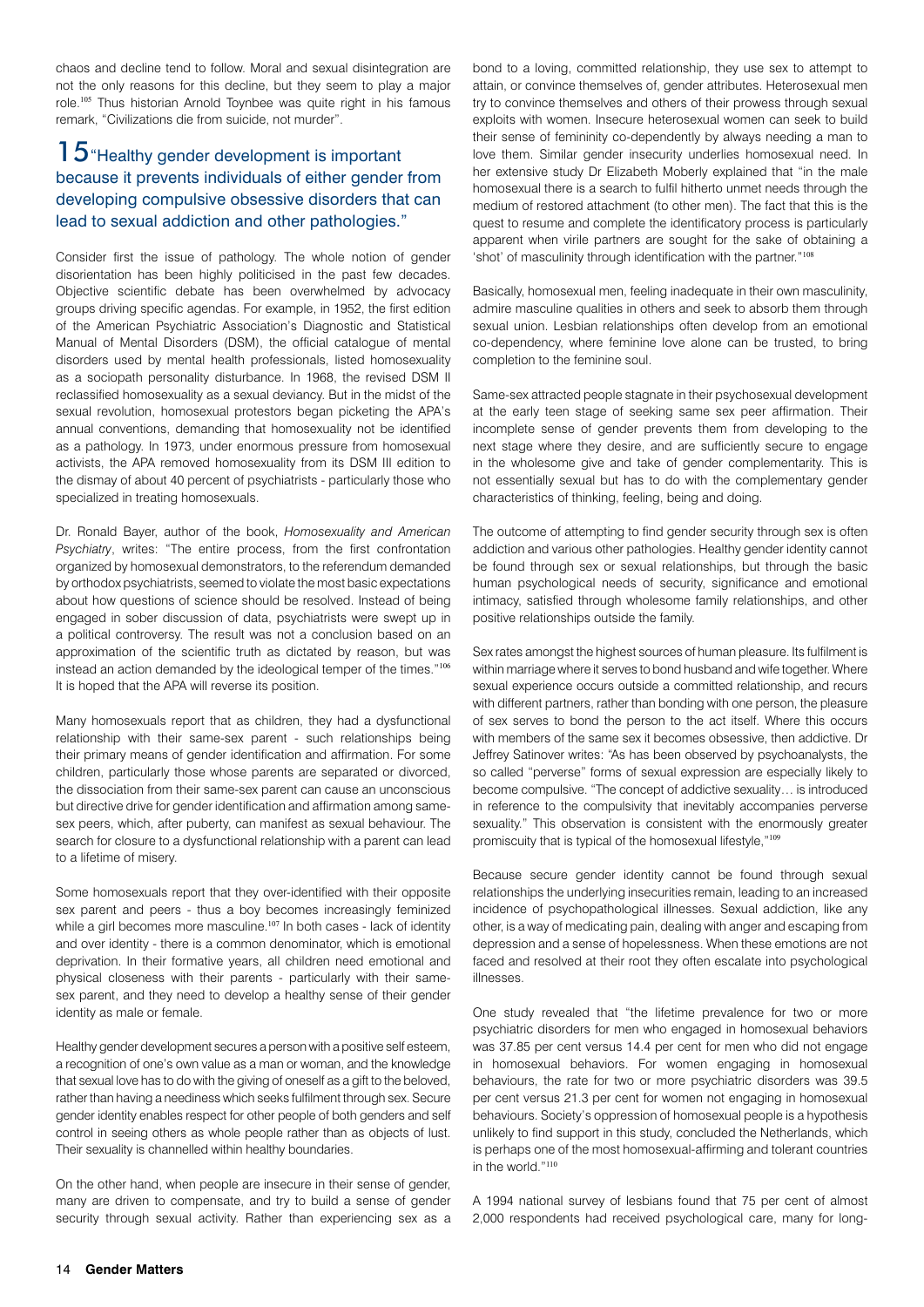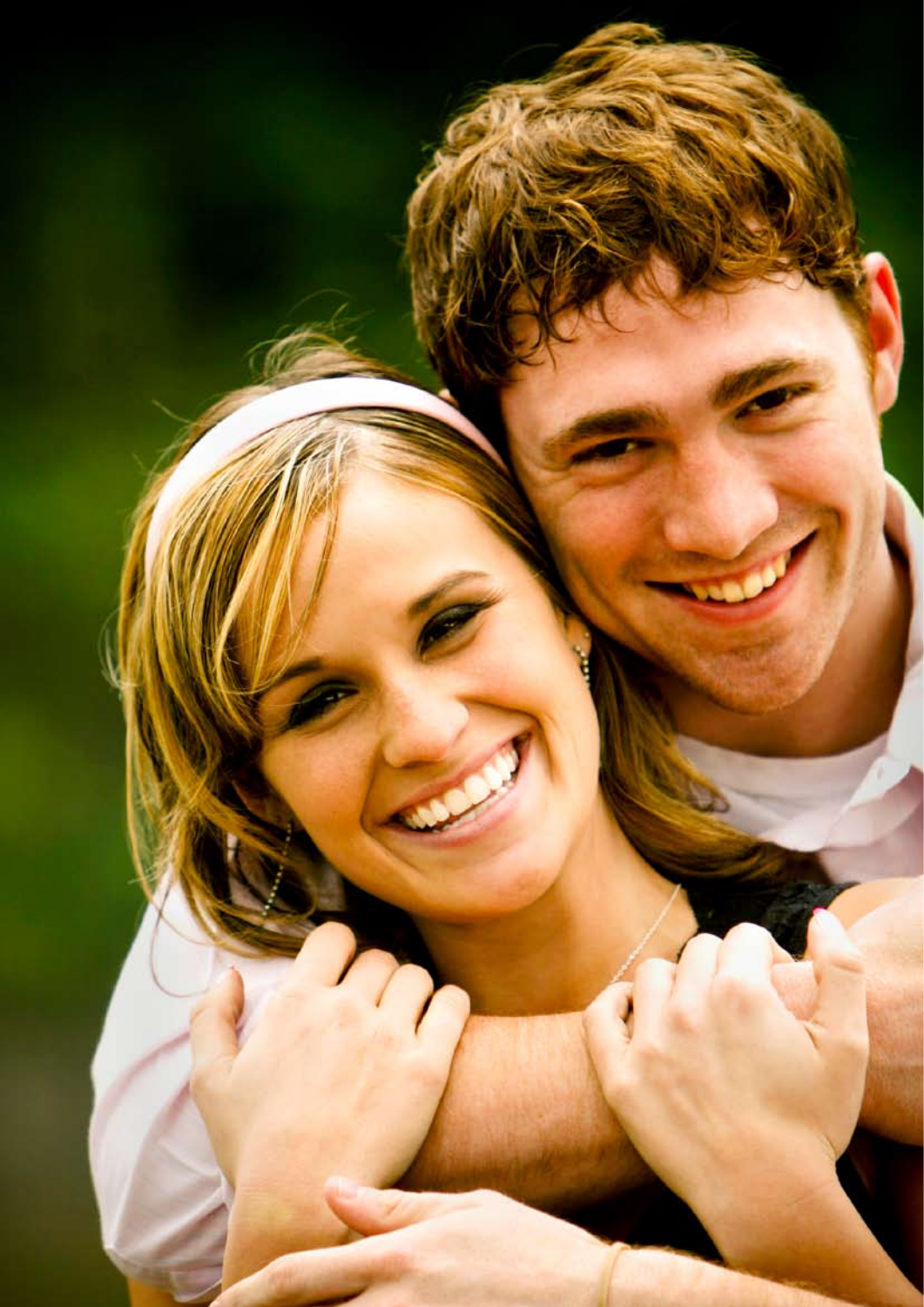term depression.<sup>111</sup> Homosexual, lesbian and bisexual young people were at increased risks of major depression, generalized anxiety disorder, conduct disorder, nicotine dependence, multiple disorders, suicidal ideation and suicide attempts. These researchers further noted that "findings support recent evidence suggesting that homosexual, lesbian and bisexual young people are at an increased risk for mental health problems, with these associations being particularly evident for measures of suicidal behavior and multiple disorders." Another noted, "These studies contain arguably the best published data on the association between homosexuality and psychopathology, and both converge on the same unhappy conclusion: homosexual people are at a substantially higher risk for some forms of emotional problems, including suicide, major depression and anxiety disorder."<sup>112</sup>

In another recent study, researchers using data from the California Quality of Life Survey of 2272 adults found that "Gay men and bisexual and homosexually experienced heterosexual individuals had higher levels of psychological distress compared with exclusively heterosexual individuals".<sup>113</sup>

These conditions tend not to develop as frequently or severely among people secure in gender identity. Gender security is fostered through wholesome families demonstrating emotional and relational stability, wholesome morality, non-sexual affirmation of children's gender attributes and secure parental modelling of gender qualities. Where parents engender consistent trust in their children each child identifies with the gender of their same sex parent and learns how to relate well with the other gender through the lived experience of relating with that parent.

 $16$  "Gender disorientation pathology, as in the form of sexual addictions, is often a symptom of family dysfunction, personality disorder, father absence, health malfunction or sexual abuse."

While the causes of homosexuality are various, broken families, absent or weak fathers, and abuse are often leading factors. Strengthening families will help reduce the incidence of gender disorientation pathologies. So too will be the lessening of the impact of those media, and the homosexual lobby, which seek to influence sexually-confused adolescents.<sup>114</sup>

The causes of gender disorientation pathology have been shown to be largely social. One leading researcher summarised, "Sexual orientation is genetically influenced but not hardwired by DNA, and that whatever genes are involved represent predispositions, not predeterminations."<sup>115</sup> Psychotherapists tend to agree that the major factor in the emergence of same sex attraction is a defective gender identification in childhood and teen years.<sup>116</sup>

The major influences in gender disorientation have to do with poor bonding between father and son, or relationship breakdown where the son emotionally detaches from his father. Ensuing 'father hunger' at puberty can be confused and become sexualized. Teenage males



seeking the affirmation and emotional intimacy that their fathers' failed to provide confuse the fleeting sense of comfort, affirmation and connection which homosexual encounter provides, with the real thing. Because it is temporary its effect soon wanes and further similar experiences and comfort is sought. The repetitive nature becomes addictive and a 'homosexual' identity - operationally "heterophobia," the fear and distrust of the opposite sex - begins to form.

Where fathers, or other men, have been abusive to daughters, heterophobia, an emotional aversion towards men often occurs, causing the emerging woman to feel safer with other women, preferring to be emotionally and sexually vulnerable with them. Daughters who perceive their mothers to be passive victims of masculine abuse can detach from them, causing a subsequent 'mother hunger' which they seek to fulfil in emotionally/sexually co-dependent relationships with other women. This is often reinforced with their conclusions that masculinity is generally abusive and therefore emotional or sexual vulnerability to males should be avoided.

Unhealthy mothering can also lead to heterophobic gender disorientation in men. Where a mother is manipulative, enmeshing and over controlling, her son may generalize this behaviour to all women, fearing intimacy with them and preferring it with men who are seen to be emotionally less demanding. When such judgments are made prior to or during puberty, sexual orientation is distorted.

Recently 200 homosexual survey respondents,<sup>117</sup> seeking to overcome same sex attraction, most frequently perceived the root causes of their homosexuality to be problems with their fathers (97 per cent); peer relationships, where they felt deficient as males by comparison (97 per cent); difficulties in relationships with their mothers (90 per cent); sexual abuse as a child or youth (48 per cent); and 87 per cent believed that their innate sensitivity or the emotional intensity of their personality also contributed to the cause. Moreover, the exposure to pornography early on, especially in the "grooming" process, has long been identified as causal in the induction of boys into homosexuality.<sup>118</sup>

Sexual abuse is high among the causes of gender disorientation. One study found that homosexually assaulted males identified themselves as subsequently homosexual seven times more often that the non assaulted control group.<sup>119</sup>

Similarly studies among lesbians reveal high prevalence of childhood and teenage abuse. In one such study among 2000 lesbians 37 per cent had been physically abused, 37 per cent raped or sexually attacked and 19 per cent reported incestuous relationships while growing up.<sup>120</sup> High rates of abuse indicate families of origin which did not protect children, suggesting family dysfunction through parental absence, abuse or neglect.

A Danish study, in the first country to legalize homosexual marriage, indicated a higher prevalence of family dysfunction influencing gender disorientation. It assessed marriage records for men and women marrying a same-sex partner from 1989 - 2001.<sup>121</sup> Some observations were: men who marry homosexually are more likely to have been raised

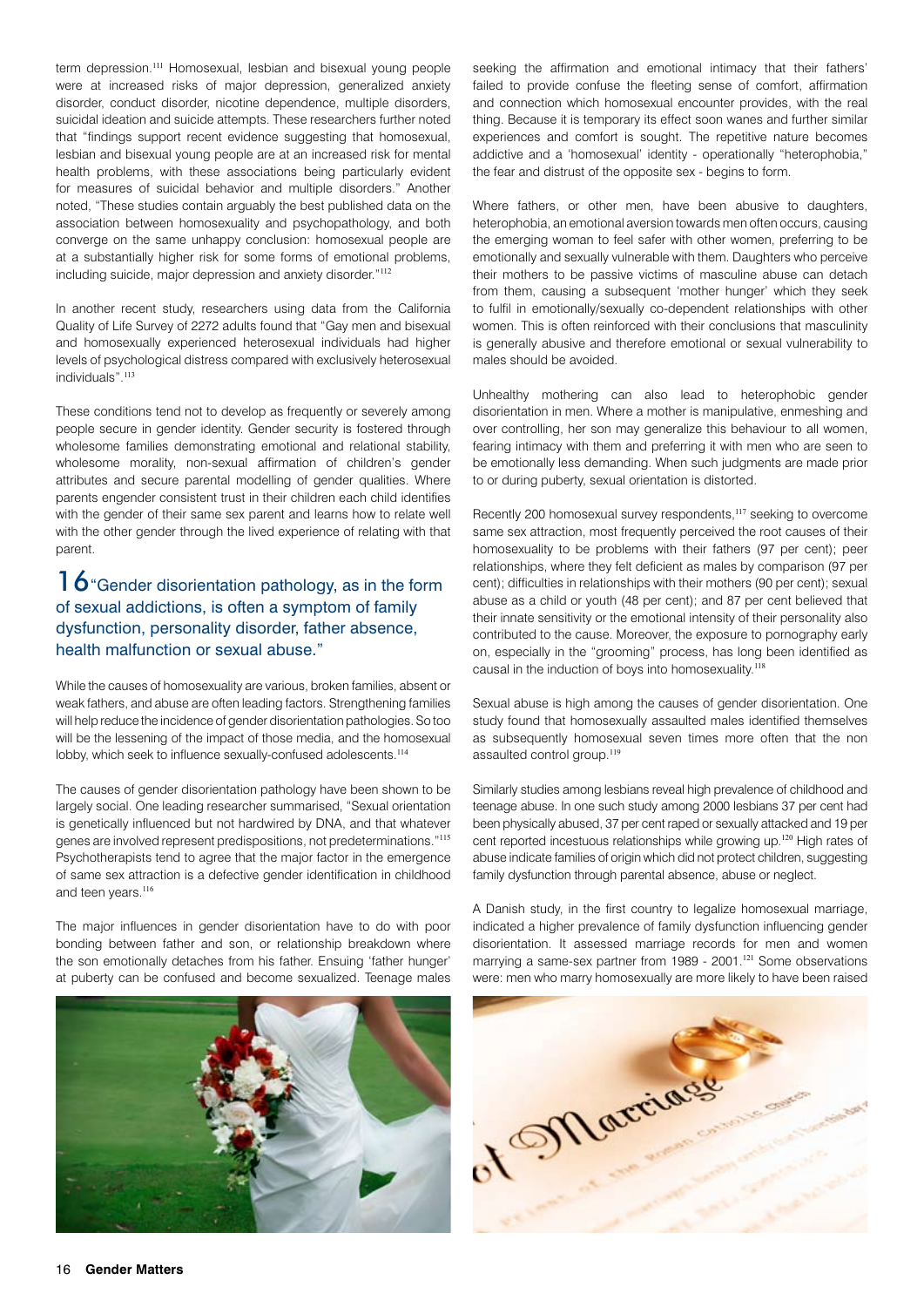in a family with unstable parental relationships - particularly, absent or unknown fathers and divorced parents; the rates of same-sex marriage "were elevated among women who experienced maternal death during adolescence, women with short duration of parental marriage, and women with long duration of mother-absent cohabitation with father"; men and women with "unknown fathers" were significantly less likely to marry the opposite sex than were peers with known fathers; and, men whose parents divorced before their 6th birthday were 39 per cent more likely to marry homosexually than peers from intact parental marriages.<sup>122</sup>

Moreover, "For men, unknown paternal identity, parental divorce, short duration of cohabitation with both parents, and long duration of fatherabsent cohabitation with mother were all associated with increased rates of homosexual marriage. For women, homosexual marriage rates were elevated among women whose parents were married briefly, and those who experienced long periods of mother absence due either to abandonment or death during the teen years."<sup>123</sup>

Dr Jeffrey Satinover notes that the factors influencing the sexual development of young people are largely contained in the social and family context. He concludes therefore, a society that promotes homosexuality will result in increasing numbers of people who identify themselves as homosexuals.<sup>124</sup>

# 17 "Gender disorientation pathology will lead to increased levels of drug abuse and partner violence."

Evidence shows that there are increased risks of drug abuse, partner



violence, suicide and other problems associated with the homosexual lifestyle. Gender disoriented relationships tend to derive from dysfunctional families of origin, and also tend to repeat the pattern. Higher incidences of drug abuse, violence and suicide indicate that same sex relationships struggle to meet emotional needs or provide fulfilment and stability.

Gender disorientation has been demonstrated to lead to increased substance abuse. In a 2001 study, involving 7000 people, lesbian women reported a higher rate of substance abuse than heterosexual women.<sup>125</sup> Also, a study of 16,000 adolescents in America, as reported in the *Archives of Paediatrics and Adolescent Medicine*, found that lesbian and bi-sexual teenagers are more likely to smoke and more vulnerable to cigarette marketing than their straight sisters. Almost 40 per cent of lesbians and bisexuals smoked, compared to just 6 per cent of heterosexual teenage girls. This finding is in keeping with previous

studies on the subject. 126

In addition, according to the *International Journal of Eating Disorders*, homosexual men are at a greater risk of developing eating disorders, such as anorexia and bulimia, than heterosexual men.<sup>127</sup>

In a 2003 study in six major US cities among 4,295 men who participated in anal sex in the previous six months, over 50 per cent did so without protection, and in the survey "drug and alcohol use were significantly associated with unprotected anal sex".<sup>128</sup>

In Australia, gender confused individuals have a higher incidence of illicit drug use than the general community. A study of homosexual men in Sydney found that 78.3 per cent of the homosexual men interviewed had used illegal drugs in the six months prior to the date of the study.<sup>129</sup> In contrast, the rate of illicit drug use in the last twelve months for the general community was around 16 per cent.<sup>130</sup>

Partner violence in male and female homosexual relationships has consistently been shown to be higher than that within heterosexual relationships. In a 1997 study among 283 homosexuals and lesbians 29.7 per cent of homosexual men and 47.5 per cent of the lesbians reported victimisation by a same-sex partner.<sup>131</sup>

Earlier a 1994 study revealed that 90 per cent of the lesbians interviewed had received acts of verbal aggression from their partners in the previous 12 months, and 31 per cent reported at least one act of physical abuse.<sup>132</sup> In 1991 a study reported incidents of violence within homosexual male households to be almost double that of the heterosexual population.<sup>133</sup> The authors of this study, two homosexual men, state that "the homosexual community needs to recognize that wealthy, white, educated, 'politically correct' homosexual men batter their lovers".<sup>134</sup>

A recent study by the AIDS Council of NSW said this: "It has been argued that domestic violence is the third most severe health problem for gay men, following HIV/AIDS and substance abuse".<sup>135</sup>

The homosexual press itself also highlights this problem. For example, the NSW Anti-Violence Project has warned homosexual people about "dangers of violence from members of their own community" It spoke of a "series of recent gay-on-gay attacks around Oxford Street" in Sydney. A spokesman for the group said that in addition to violence from without, "we should be prepared to respond to violence from within the community as well" and that these actions should be reported.<sup>136</sup>

## $18$  "Gender disorientation pathology will increase the risk of communicable disease and the likelihood of suffering bad health."

There are a wide range of diseases associated with the homosexual lifestyle, not least of which is HIV/AIDS. This lifestyle is a high risk lifestyle, leading to a number of health problems. Substantial risks associated with male homosexuality are due to receptive anal sex and increased levels of promiscuity. Anal sex renders participants particularly vulnerable to contracting HIV/AIDS. Transmitted through body fluids, it asserts its claim on the body through the bloodstream. The anus is more vulnerable to tearing during intercourse, exposing the bloodstream to the virus if the penetrator's discharge carries it.

Levels of promiscuity in homosexuality are much higher than average. Gabriel Rotello, a homosexual author, wrote: "homosexual liberation was founded… on a sexual brotherhood of promiscuity and any abandonment of that would amount to a communal betrayal of gargantuan proportions"<sup>137</sup> Many surveys show how this attitude is reflected in homosexual practice. The Grim Reaper advertising campaign of the 1980's made the need for "safe sex" clear, initially causing average numbers of homosexual partners per month to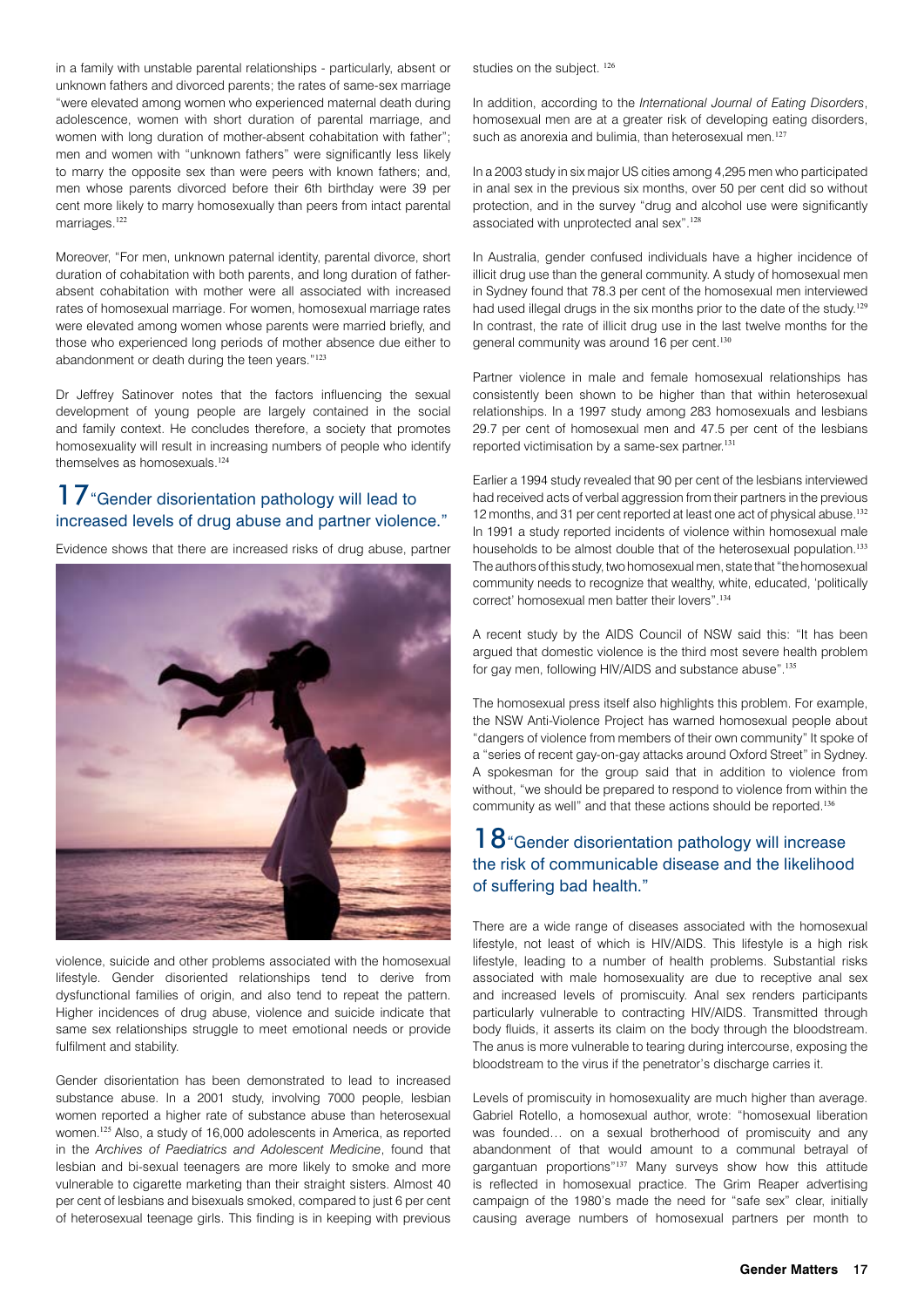decrease from 6 to 4. More recently the US Center for Disease Control reported that "from 1994 to 97, the percentage of homosexual men reporting multiple partners and unprotected sex increased from 23.6 per cent to 33.3 per cent."<sup>138</sup>

'Barebacking', anal sex without the use of condoms, is on the increase. There is a culture among some Australian homosexuals to 'bug-chase', and to 'gift give'. The former seek solidarity with other homosexuals who have contracted AIDS/HIV, the latter, having a twisted sense of benevolence, desire to impart it.<sup>139</sup>

The lifestyle which encompasses gender disorientation pathology causes increased incidents of other physical illnesses. Diseases such as anal cancer, herpes simplex virus, human papilloma virus, microsporidia, gonorrhea, viral hepatitis types B and C are particularly common among homosexual men. These diseases are much less prevalent among heterosexual men. Syphilis, though found among heterosexuals, is far more prevalent among homosexuals.<sup>140</sup> Anal intercourse causes increased frequency of such physical conditions as haemorrhoids, anal fissures, anorectal trauma and extremely high rates of parasitic infections.<sup>141</sup> Men with HIV are 90 per cent more likely than other people to suffer with anal cancer.<sup>142</sup>

Lesbians are also more exposed to certain diseases. Bacterial vaginosis.



Hepatitis B and Hepatitis C, alcohol abuse and intravenous drug use was significantly higher among lesbians than among heterosexual women.<sup>143</sup> In one study of lesbian women 30 per cent had bacterial vaginosis, which is associated with high risk for pelvic inflammatory disease and other sexually transmitted infections.<sup>144</sup> Two independent studies have found that lesbians are three times more likely to be diagnosed with breast cancer than heterosexual women.<sup>145</sup>

Increased incidence of these physical diseases is accompanied by increased incidence of emotional/psychological diseases among the homosexual population. Lesbians are more than twice as likely to be overweight and obese as heterosexual women.<sup>146</sup>

According to other study results more than 15 per cent of homosexual or bisexual men had at some time suffered anorexia, bulimia or bingeeating disorder, or at least certain symptoms of those disorders, compared with less than five percent of heterosexual men.<sup>147</sup> Probably the emphasis on youthfulness, body shape and image of many

homosexuals causes higher levels of eating disorders through risky eating practices. Typically, homosexuals lust after one another's bodies, creating a masculine sub-culture particularly sensitive to body shape. This probably accounts for the higher incidence of eating disorders among gender disoriented men.

Finally, an analysis of the California Quality of Life Survey, from a survey of 2272 adults found that homosexual men and bisexual and homosexually experienced heterosexual individuals had higher levels of psychological distress compared with exclusively heterosexual individuals.<sup>148</sup>

It has been a major victory of the homosexual movement to deflect attention away from homosexual behaviour and practice, and to refocus it on more neutral areas like "rights" and "discrimination". This is all according to plan. As one influential homosexual activist manual put it, "The public should not be shocked and repelled by premature exposure to homosexual behavior itself".<sup>149</sup>

Or as one Australian homosexual activist put it, "The greatest single victory of the gay movement over the past decade has been to shift the debate from behavior to identity, thus forcing opponents into a position where they can be seen as attacking the civil rights of homosexual citizens rather than attacking specific and (as they see it) antisocial behavior."<sup>150</sup>

# 19 "Gender disorientation pathology will decrease life expectancy."

There are many high mortality health risks associated with gender disorientation pathology. Life expectancy has been shown to be lower for homosexuals than for non-homosexuals.

Scandinavian research has shown that married homosexuals' and lesbians' life spans are 24 years shorter than heterosexual couples. In Denmark over the 12 years after 1990, the average age of death of hetero men was 74, whereas the 561 partnered homosexual men who died in the same period did so at an average age of 51. Married women died at an average age of 78, whereas the nine lesbian women who died, did so at an average age of 56. In Norway the figures were similar – married heterosexual men died at an average age of 77, the 31 homosexuals at 52; heterosexual women died at 81, while the 6 lesbians who died, did so at mean 56.<sup>151</sup>

In a major Canadian centre, life expectancy at age 20 years for homosexual and bisexual men is 8 to 20 years less than for all men. If the same pattern of mortality were to continue, we estimate that nearly half of homosexual and bisexual men currently aged 20 years will not reach their 65th birthday. Under even the most liberal assumptions, homosex ual and bisexual men in this urban centre are now experiencing a life expectancy similar to that experienced by all men in Canada in the year 1871.<sup>152</sup>

Promiscuity, AIDS and other diseases cause sexually active males who suffer from gender disorientation pathology to lose up to 20 years of life expectancy. As one writer has summarised the situation, "For the vast majority of homosexual men, and for a significant number of homosexual women - even apart from the deadly plague of AIDS - sexual behaviour is obsessive, psychopathological and destructive to the body."153

## $20$  "Gender disorientation pathology is preventable and treatable."

Many have left the homosexual lifestyle, and restoration to wholeness can occur. While it may well be a slow and difficult process, substantial healing and freedom is possible, as experienced by many thousands of former sufferers of gender disorientation pathology. Like all sexual addictions, it takes a lot of effort to break free, but it can be done.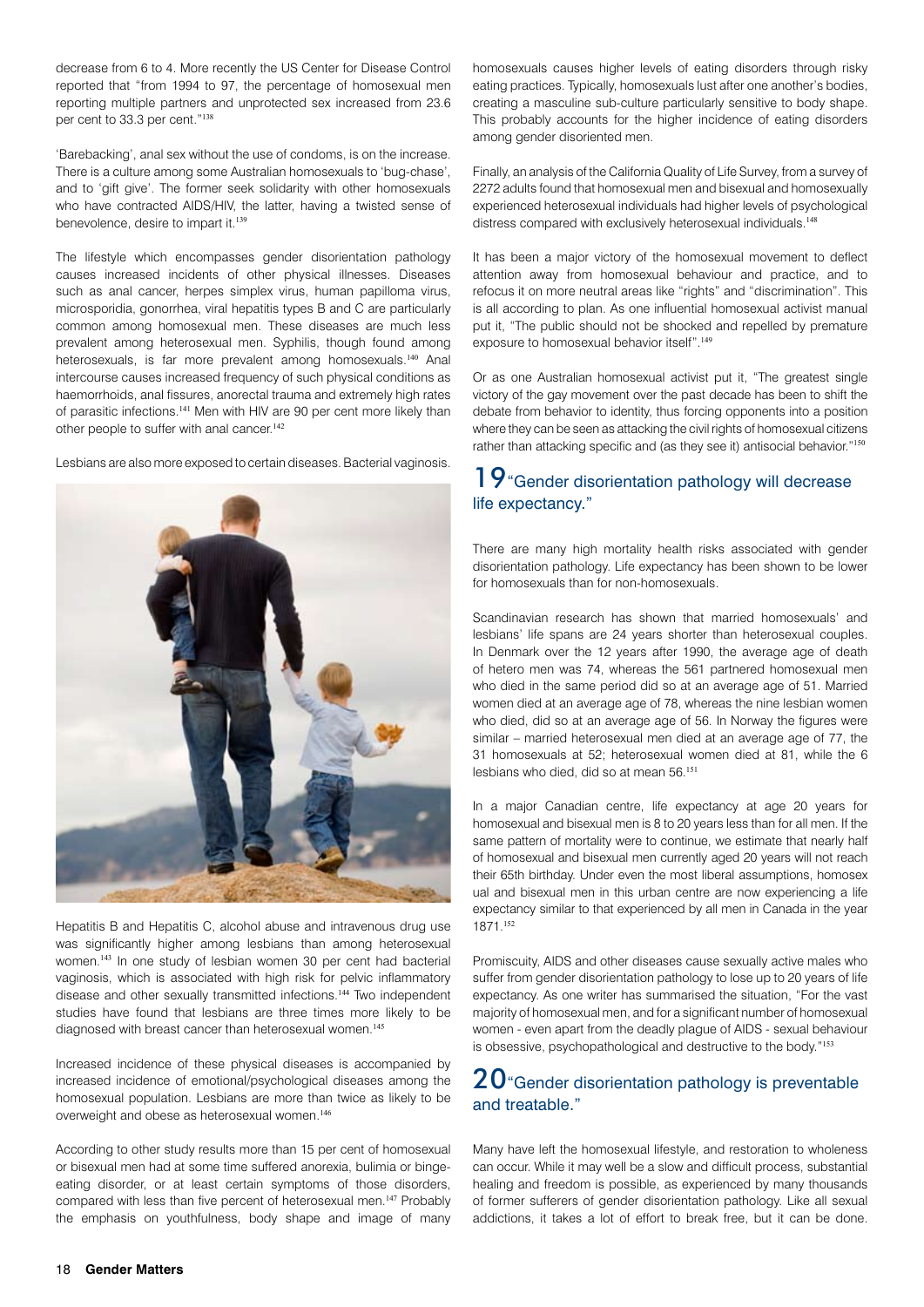Not only can the activities stop, but many have found that even the orientation or proclivity toward homosexuality can be reduced, if not eliminated.<sup>154</sup>

Conclusive evidence for the possibility of change is given in Professor Dr Robert Spitzer's 2001 study "Can Some Homosexual Men and Lesbians Change Their Sexual Orientation?"<sup>155</sup> Spitzer himself had led the task force in 1973 which removed homosexuality from the American Psychiatric Association's list of mental disorders, citing the condition was both normal and unchangeable. Challenged by reformed homosexuals to study the authenticity of their change, he agreed.

The 200 chosen participants satisfied two criteria: they had suffered predominant homosexual attraction for many years and, since their therapy they have sustained a decrease of at least ten points in their homosexual attraction, over five years:

•143 men (average age 42) and 57 women (average age 44) participated in the study.

•21 per cent of the men and 18 per cent of the women were married prior to beginning the therapy.

•85 per cent of the men and 61 per cent of the women had same sex attraction as teenagers.

•62 per cent and 42 per cent respectively had no opposite sex attraction in their teens.

•13 per cent and 4 per cent had never participated in consensual homosexual sex.

•34 per cent and 2 per cent had engaged homosexually with more than 50 partners.

•53 per cent and 33 per cent had not experienced consensual heterosexual sex before their therapy.

Their therapy was not of one particular type, and included different mixes of group work, individual counselling and mentoring in different settings.

Spitzer wrote in his conclusion, "Many patients, provided with informed consent about the possibility that they will be disappointed if the therapy does not succeed, can make a rational choice to work toward developing their heterosexual potential and minimizing their unwanted homosexual attractions."

"If there was significant bias, one might expect that many participants would report complete or near complete change in all sexual orientation measures [after starting therapy]. Only 11 per cent of the males and 37 per cent of the females did so. One might also expect that many participants would report a rapid onset of change in sexual feelings after starting therapy. In fact, participants reported that it took, on average, a full two years before they noticed a change in sexual feelings….. Change in sexual orientation should be seen as complex and on a continuum."<sup>156</sup>

Many other experts also agree that "diverse forms of therapy, counseling, and guidance can help change a homosexual orientation - at least in part in most cases, and in a minority of cases, deeply and radically."<sup>157</sup>

Factors which need to be addressed in the transformation process are parental and other significant influences on formative gender identity. sexual abuse, initial sexual experience, cognitive therapy for unwanted sexual behaviour patterns, facing and healing emotional pain and the forgiveness of significant people who contributed to its cause. Mental, emotional, volitional, spiritual and physical aspects of broken sexuality need to be addressed separately and together as part of the holistic process of healing.

One significant researcher and psychiatrist has written, "If there's significant self-knowledge, forgiveness and a spiritual component to the treatment… we find the emotional pain that causes the Same Sex Attraction can be healed…..the inner emptiness can be filled, the loneliness healed and the confidence strengthened. No longer does the person feel angry with his father or peers for not building or for damaging male confidence. Instead, he appreciates that his male gifts and identity are special, God-given and meant for a particular mission in life."158

A recent survey responded to by 189 same-sex attracted men who are seeking change in their sexual orientation reported that their major reasons for wanting change were to heal the emotional hurts they believed caused their condition initially. Spirituality, the desire to have a family and to be able to engage in non-sexual relationships with men were cited among other major reasons for wanting change. Only three per cent cited outside pressure as a major reason.<sup>159</sup>

For many, intensive therapy is not necessary. Recent research shows distinct decline in homosexual/bisexual self-identification in early adulthood. The most significant decline occurs after the age of 18. Many researchers are recognizing the significance of trends and pressures which influence young people towards periods of homosexual identification, but which changes with maturity. The pathology of gender disorientation is much more likely to occur while people are young and vulnerable. University education, for instance, is correlated with higher rates of reported same sex attraction.<sup>160</sup> One report demonstrates how college girls change more often than any other group, switching between straight, homosexual and bisexual attractions.<sup>161</sup> This shows that orientation is very much choice-based, or environmental-based.

Dr. Satinover extensively outlines research that suggests the impulse to homosexuality (which most frequently manifests itself during adolescence) will spontaneously decrease over time, and will eventually disappear, unless it is given support and encouragement. "The reality is that since 1994 - for ten years - there has existed solid epidemiological evidence, now extensively confirmed and reconfirmed, that the most common natural course for a young person who develops a 'homosexual identity' is for it to spontaneously disappear unless that process is discouraged or interfered with by extraneous factors."<sup>162</sup>

The Australian context provides testimony of many changing sexual orientation or same sex practice. Four books have been written by Australian authors detailing theirs or others' journey out of homosexuality or lesbianism.<sup>163</sup> Organisations to help same sex strugglers at least to overcome their addictions, and beyond that to process the transition to hetero orientation, exist in Brisbane, Sydney, Canberra, Melbourne and Perth, led by men and women who have made the transition from homosexuality or other forms of gender disorientation.<sup>164</sup>

Though substantial change can occur in attitude, orientation, sexual desire and behaviour, because disused neural associations are not eliminated, the transformed person may still be faced with occasional temptation and stirrings of desire. These need to be submitted to their new choices and realities. This provides no cause for accusations of not having been changed, because true greatness depends on how one controls and rises above personal weakness. Gender disorientation pathology, like most other pathologies, is curable over time.

#### $21$  "Gender disorientation pathology encourages the sexual and psychological exploitation of children."

Children are most at risk when they are part of a household made up of other than the natural family unit. Research on this is quite clear. Children do best, by every indicator, when raised in a two-parent, married household.

The sad truth is, homosexual abuse of children is proportionately higher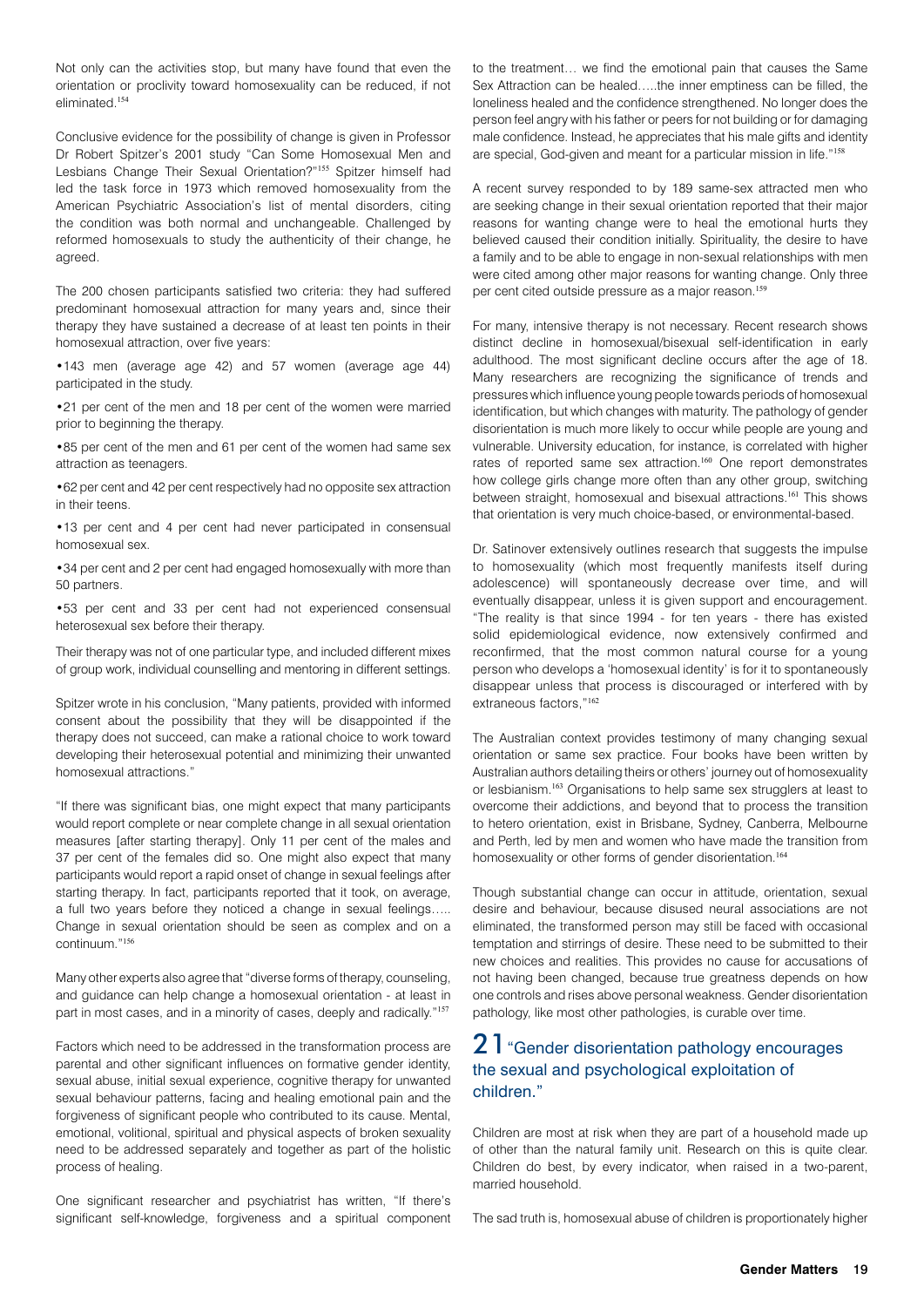than heterosexual abuse of children. It must be stressed that most homosexuals do not abuse children, and most are not paedophiles, but it seems a significant number do, and are.

A survey done by two homosexual authors revealed that three-fourths of homosexuals had at some time had sex with boys sixteen to nineteen or vounger.<sup>165</sup> A coalition of homosexual groups since as early as 1972 has sought the repeal of age of consent laws, arguing that children as young as 8 years have a right to decide whether they enter into a sexual relationship with an adult.<sup>166</sup>

While mainstream "heterosexual" pornographers, like *Playboy*, have conspiratorially engaged in pedophile tactics, they have often done so in a fairly subtle fashion. However, homosexual writings have not always been so subtle.

For example, a Boy Scout illustration is the official mascot adorning *The Queens' Vernacular*, written by homophile language anthropologist Bruce Rodgers. *The Queens' Vernacular* is fully identified as the key dictionary for the homosexual movement, republished in 1979 as *Gay Talk*. *The Queens' Vernacular* contains 12,000 words of which 254 words describe sex with boys - generically referred to as "chicken." Some examples of how to handle chicken include: "ready to crack," "pluck some feathers," "chicken dinner," "butchered chicken," etc. A "boy-scout queen," is defined as "one who pretends to snooze as he is [expletive] or [expletive]." <sup>167</sup>

Advertisements in the popular heterophobic periodical *The Advocate* were considerably less subtle than the illustrations. For years a fullpage "Penetratable Boy Doll" advertisement appeared regularly in *The Advocate*: "Available in 3 Provocative Positions: Choose the Model That Will Fill All Your Needs...."<sup>168</sup>

A recent review of the child molestation literature as it appears in medical and psychological journals concluded that between 25 and 40 per cent of all recorded child molestation was homosexual.<sup>169</sup> Also, a Family Research Institute's national (US) random survey of 4,340 adults found that about a third of those who reported having been molested were homosexually molested. Other polls have come out with similar findings.<sup>170</sup> Also, homosexual pedophiles victimise far more children than do heterosexual pedophiles (150 to 20).<sup>171</sup>

There is also the question of how children fare when raised in samesex families. One person who has spent a lot of time looking into this question is psychologist Dr Joe Nicolosi. He argues that kids raised by homosexuals are traumatised emotionally and socially.

Children, he argues, are profoundly affected by parental behaviour. For example, children of smokers often become smokers. "Homosexuality," says Nicolosi, "is primarily an identity problem, not a sexual problem, and it begins in childhood. The process begins when a child realizes that the world is divided between male and female and that he is not equipped to be identified as male. His father fails to sufficiently encourage malegender identity. Because he is not fully male-gender-identified, he is not psychologically prepared to feel heterosexual attractions. In order to be attracted to women, a male must feel sufficiently masculine. Faced with this predicament, he goes into a world of fantasy and denies the imperative of being either male or female."<sup>172</sup>

The absence of role models presents other problems, especially to young men exposed to the fantasies and images of women in popular media entertainment and mainstream pornography. How will a man raised by two men know how to relate to a woman? Or how will a man raised by two women know how to relate to men? Thus the Beatles were wrong: love is not all you need, at least when it comes to parenting. As two family experts point out: "The two most loving mothers in the world can't be a father to a little boy. Love can't equip mothers to teach a little boy how to be a man. Likewise, the two most loving men can't be

a mother to a child."173 They continue, "Love does little to help a man teach a little girl how to be a woman. Can you imagine two men guiding a young girl through her first menstrual cycle or helping her through the awkwardness of picking out her first bra? Such a situation might make for a funny television sitcom but not a very good real-life situation for a young girl."<sup>174</sup>

One woman who was raised by lesbians now runs a support and recovery program for those coming out of the heterophobic/homosexual lifestyle and their families. She put it this way: "I realise that homosexuals feel they can give a child love and support that even many straight families can't provide, but I've been there. I know the finger-pointing and the shame one carries. For years, you struggle with the thought that you might be a homosexual. People say 'like mother, like daughter.' Most of us become promiscuous to prove we're straight."<sup>175</sup>

Another woman says this of her upbringing by two men suffering from gender disorientated pathology: "From 40 years of experience, I can tell you that, even though my father loved me, his homosexual orientation handicapped my ability to learn to relate to life in a healthy way. My homosexual home stunted my growth as a person and as a woman, not to mention the damaging effect of 16 years of drugs and alcohol abuse on my early childhood development. I spent the first 20 years of my life in a family that nearly destroyed me and the last 20 years analysing and being analysed in order to make sense of it. The bottom line is: I was dearly loved by my father. His love alone was not enough to give me the foundation that I needed to grow into a secure young woman…. My father and I have looked back through the past and discussed the issue of homosexual parenting. With great remorse, he agrees the homosexual lifestyle, no matter how conservative, is not healthy for children. My father and I agree: homosexuality and raising healthy children exclude each other."<sup>176</sup>

Or consider the tragic case of a twelve-year-old Melbourne boy who has run away from home five times. The reason? He refuses to live with his mother and her lesbian partner. The boy's father has repeatedly been denied access to the child, and the boy has threatened to kill himself as a result  $177$ 

And lastly, someone who can speak from experience in this area. A lesbian mother has publicly expressed her regret at bearing three children through artificial insemination. The New Zealand woman, who says she is "now in the process of becoming a heterosexual," had a stormy relationship with her lesbian lover, which eventually broke down. Her comments are worth noting: "I realise now that I deprived my kids of their right to a father, and I see the hurt in their faces every day. . . . I believe children should have the best opportunities in life. The best way they can have a balanced view of what is normal is with heterosexual parents."<sup>178</sup>

Children need to see how men and women interact together. A homosexual or lesbian union cannot provide that role model. But the interests of the child is the last thing being considered in this debate. These days everyone is demanding his or her 'rights', but few realise that rights must be balanced by responsibilities. It is the responsibility of our society to protect children from psychological and sexual exploitation. It is the right of the child to know and have a relationship with their biological mother and father. It is the right of the child to be protected from sexual exploitation. Gender disorientation pathology greatly increases the risk that children will suffer sexual exploitation. It is our duty to protect them.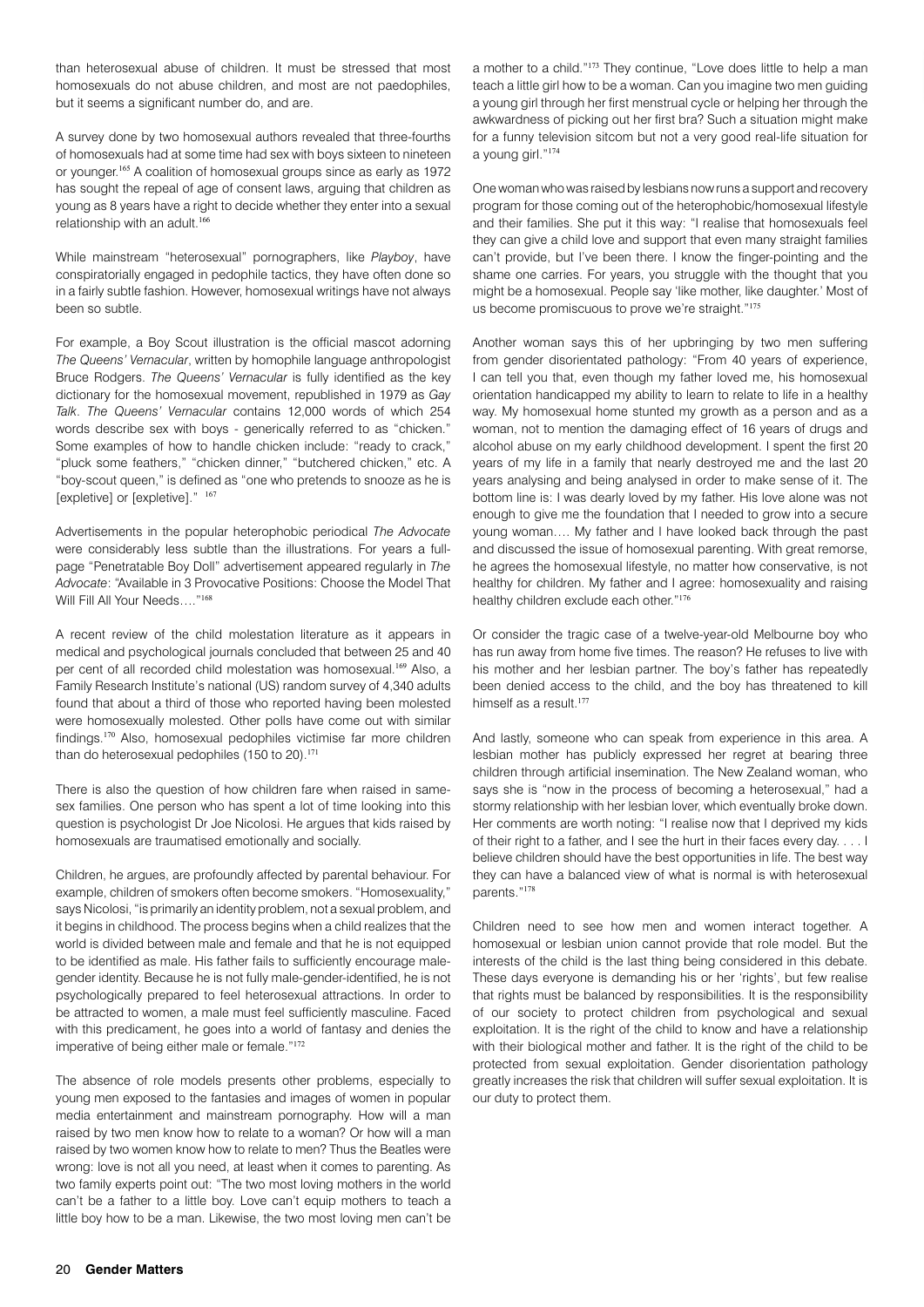# An Appropriate Public Policy Response

Masculinity and femininity is something to be celebrated and championed, not denied and belittled. Attempts by the gender feminists and the new androgynists to suggest that gender is simply a social construct, and that gender is essentially malleable and fluid, are not founded in fact and should be rejected.

While there are rare cases of congenital gender ambiguity, these should not be used to blind us to the reality of gender: that as humans we are born either male or female, and that these gender differences are important for the individual and for society. Those struggling with gender confusion and/or gender disorientation pathology deserve respect and compassion. For this reason it is important to have help and therapy readily available for those who suffer from these conditions.

Given the importance of the two genders, it is imperative to promote heterosexual marriage and the biological two-parent family. The evidence makes it clear that these two institutions provide the best environment for individuals, for societies, and for children.

The institutions of marriage and family have survived many assaults over the millennia. However in order to successfully preserve marriage and family, there needs to be ongoing resistance to those who seek to redefine, and thus undermine, these two invaluable institutions. It is important to withstand the gender deconstructionists in their bid to destroy marriage and the natural family.

To dispel the current confusion regarding gender issues, and to restore the proper understanding and appreciation of maleness and femaleness, and to protect our children from harm, the following is proposed as a guide to policy makers:

**1.** That the recognition of male and female, and the celebration of their differences and complementarity, be made the foundation stone of all government policy.

**2.** That the equal worth and value of men and women be fully affirmed, but not at the expense of gender uniqueness and difference.

**3.** That marriage be forever preserved as the voluntary exclusive union of one man and one woman for life.

**4.** That marriage be recognised as the building block of families, and that families are the building blocks of the nation; that strong family relationships be recognised as providing the greatest form of social capital; and that marriage and family be promoted by government and society for the greater good of all. Other types of relationships do not afford society the same moral and social benefits as heterosexual marriage and family arrangements.

**5.** That social policy consciously affirm and support marriage and family, and discourage the dissemination of maritally disruptive forms of sexploitive media entertainment and pornography.

**6.** That government laws, taxation and other public policy initiatives make marriage and family life their first priority.

**7.** That family benefits be restricted to actual families, not to alternative lifestyles. Family benefits should be seen for what they are, not as discrimination against those who suffer with gender disorientation pathology, but as incentives for the glue that holds society together.

**8.** That parenting be understood and defined in terms of the complementarity of motherhood and fatherhood.

**9.** That measures be implemented to improve boys' education, including the active recruitment of male teachers to serve as role models for boys.

**10.** That programs to mentor boys, affirm their masculinity, and support transitions to manhood, be affirmed, encouraged and funded by government bodies and the community at large.

**11.** That programs to mentor girls, affirm their femininity, and support transitions to womanhood, be affirmed, encouraged and funded by government bodies and the community at large.

**12.** That motherhood and fatherhood be recognised as valuable social institutions with appropriate support and protection in both law and government policy.

**13.** That the fundamental right of children to know and have a relationship with their biological mother and father be recognised.

**14.** That access to adoption and to assisted reproductive technologies such as IVF be restricted to heterosexual couples because it is a child's fundamental right to have both a mother and a father.

**15.** That homosexual civil unions and relationship registers not be recognised.

**16.** That homosexual relationships not be given the same status as heterosexual marriage.

17. That schools be prevented from being used as a channel for the promotion of the homosexual lifestyle.

**18.** That public monies not be used to promote the homosexual lifestyle, as this will lead to even more gender disorientation pathology.

**19.** That public funding be committed to programmes and support networks which assist individuals to overcome gender disorientation pathology.

**20.** That it be affirmed that homosexuals, as individuals, should enjoy the same rights as other individuals, but that homosexual relationships not be granted social or legal recognition, since that would promote greater levels of gender disorientation pathology in the community as a whole, and undermine the unique status of marriage.

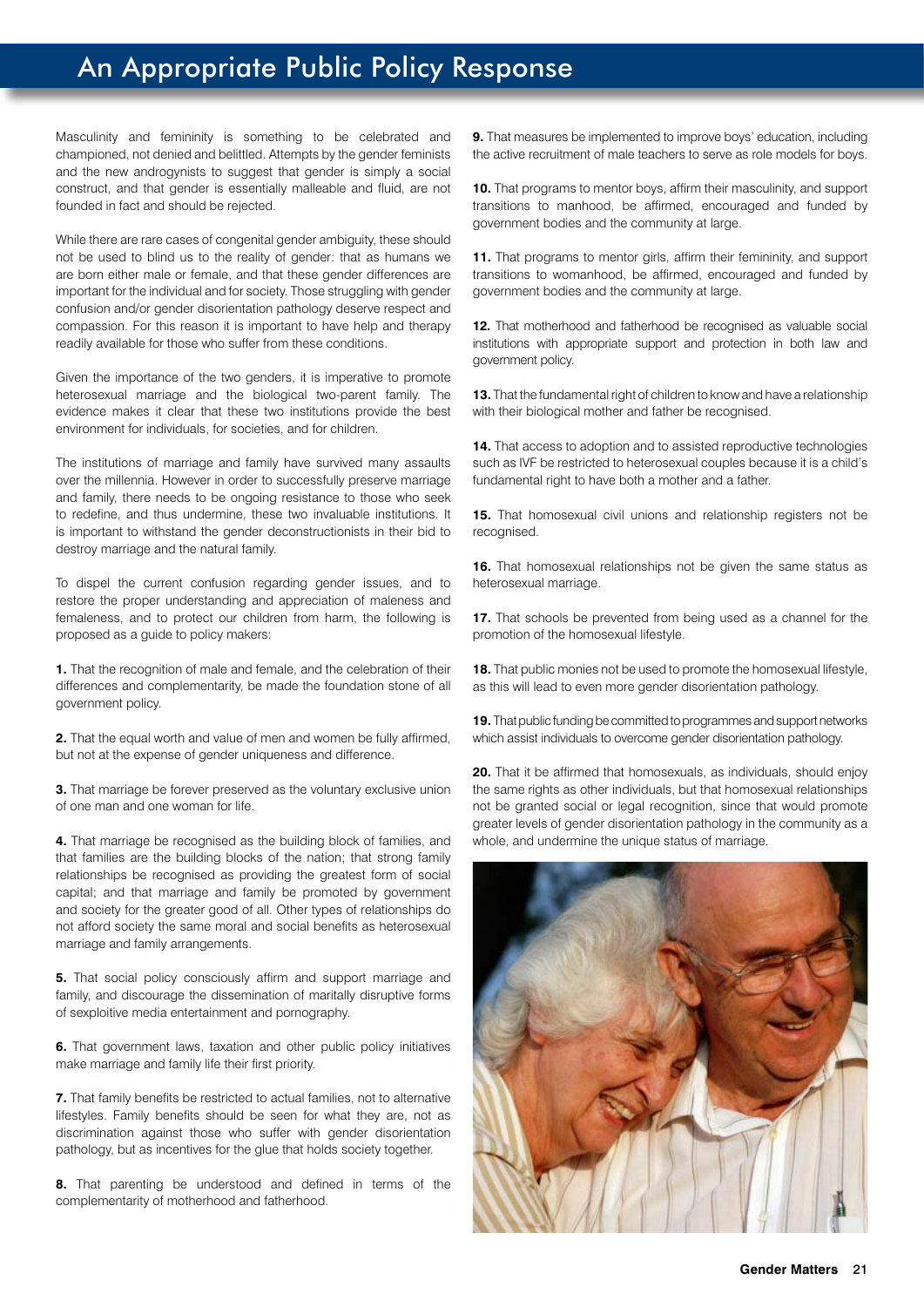<sup>1</sup> In 2006, 87% of one-parent families with children under 15 years were headed by mothers. "Australian Social Trends, 2007: One Parent Families." Canberra: Australian Bureau of Statistics, 2007.

2 Refer to Section 15.

3 For example, one University of Massachusetts researcher reported that "at least 100 differences in male and female brains have been described so far". Cited in Michael Gurian and Kathy Stevens, *The Mind of Boys.* San Francisco: Jossey-Bass, 2005, p. 46.

4 To argue for the innateness of gender differences is of course not to deny that nature is augmented by nurture. Environmental influences certainly have a role to play in all this. For example, from a young age a person's expressions of their gender (masculinity or femininity) will be shaped both by inner natural drives and also by social and cultural influences. Thus it is important to critically examine cultural norms which may constrain the free and natural expression of males and females. Hence the importance of gender role modelling as a way of helping children and adolescents to develop in healthy ways so that they are able to express their gendered personality in ways that are personally fulfilling within a society. 5 See Section 11.

6 Steven Rhoads, *Taking Sex Differences Seriously.* San Francisco: Encounter Books, 2004, pp. 4-5.

7 See for example, Dale O'Leary, *The Gender Agenda.* Lafayette, LA: Vita Issues Press, 1997.

8 Allan Carlson, *Family Questions.* New Brunswick, New Jersey: Transaction Books, 198, p. 44.

9 W. Bradford Wilcox, "Reconcilable Differences," *Touchstone,* November 2005.

<sup>10</sup> *Ibid.*

<sup>11</sup> One of the earliest articles to identify the deficit in the education and outcomes for boys was: Babette Francis, "Equal Opportunity: The Anti-Sexist Mythology," *Quadrant,* April, 1979.

<sup>12</sup> See for example Leonard Sax, *Why Gender Matters: What Parents and Teachers Need to Know about the Emerging Science of Sex Differences.* Broadway, 2006.

<sup>13</sup> Simon Baron-Cohen, *The Essential Difference.* New York: Basic Books, 2004. See also Steven Rhoads, *Taking Sex Differences Seriously.* San Francisco: Encounter Books, 2004.

<sup>14</sup> Michael Gurian, *Boys and Girls Learn Differently!* San Francisco: Jossey-Bass, 2002. Also, see Michael Gurian and Kathy Stevens, *The Minds of Boys: Saving Our Sons From Falling Behind in School and Life.* San Francisco: Jossey-Bass, 2005.

<sup>15</sup> Canberra: House of Representatives, Standing Committee on Education and Training, *Boys Getting it Right.* October, 2002.

<sup>16</sup> For example, Peter West, "Single-Sex is Best (Sometimes)". November 2006. <http://www.onlineopinion.com.au/view. asp?article=5119>.

<sup>17</sup> See two important books by Australian education expert, Kevin Donnelly: *Why Our Schools are Failing.* Sydney: Duffy and Snellgrove, 2004; *Dumbing Down.* Melbourne: Hardie Grant, 2007.

<sup>18</sup> Pru Goward. "The Crisis of Masculinity – is there the need for a men's movement?" Speech delivered by the Federal Sex Discrimination Commissioner, as part of the Oz Prospects Lecture Series, State Library of Victoria, 20 April, 2004.

<sup>19</sup> Michael Gurian and Kathy Stevens, *The Mind of Boys.* San Francisco: Jossey-Bass, 2005, pp. 46, 52.

<sup>20</sup> Susie O'Brien, "Male Teachers Rule," *The Herald Sun,* 1 August 2007, p. 9.

<sup>21</sup> It must be noted that a very small percentage of people are in their own category, and are quite different. I refer to the intersex condition, where genetic abnormalities results in sexual confusion, as in ambiguous genitalia, chromosomal imbalances – eg, having an extra sex chromosome – and so on. These can be found in conditions such as Congenital Adrenal Hyperplasia, Turner Syndrome, Klinefelter's Syndrome, and Androgen Insensitivity Syndrome. Intersex conditions are mostly innate, whereas the unusually low concordance rates in identical twins (who have identical genes and essentially prenatal environment) show that causes of homosexuality are predominantly post-natal.

<sup>22</sup> See for example, Dale O'Leary, *The Gender Agenda: Redefining Equality.* Lafayette, LA.: Vital Issue Press, 1997. Also see, Neil and Briar Whitehead, *My Genes Made Me Do It!: A Scientific Look at Sexual Orientation.* Lafayette, LA.: Huntington House, 1999.

<sup>23</sup> See Frank York's review of *Taking Sex Differences Seriously* by Steven Rhoads. <http://www:narth.com/docs/uvaprof. html>.

<sup>24</sup> John Colapinto, *As Nature Made Him: The Boy who was Raised as a Girl.* Harper Collins , 2000.

<sup>25</sup> Ellen Makkai, "The Sex-Change Charade." January 11, 2003: <http://www.worldnetdaily.com/news/article. asp?ARTICLE $ID=30442>$ 

<sup>26</sup> Renee Richards in "The Liaison Legacy," *Tennis Magazine.* March, 1999, p. 31-32.

<sup>27</sup> *Ibid.*

<sup>28</sup> Ellen Makkai, *Ibid.*

<sup>29</sup> See for example, David Blankenhorn, *Fatherless America: Confronting Our Most Urgent Social Problem.* New York: Basic Books, 1995; and Wade Horn and Tom Sylvester, *Father Facts,* 5th ed. Gaithersburg, MD.: National Fatherhood Initiative, 2007.

<sup>30</sup> See Warwick Marsh, et. al., *Fathers in Families.* Wollongong, NSW: Fatherhood Foundation, 2005.

<sup>31</sup> Douglas Carlton Abrams, "Father Nature: The Making of a Modern Dad", *Psychology Today*, March/April 2002, pp. 38-47.

<sup>32</sup> See for example, Bryce Christensen, ed., *When Families Fail…. The Social Costs.* Lanham, MD.: The University Press of America, 1991; and Linda Waite and Maggie Gallagher. The Case for Marriage. New York: Doubleday, 2000.

<sup>33</sup> Bill Muehlenberg, *The Case for the Two-Parent Family*. Melbourne: revised, 2007; and Bill Muehlenberg, William Doherty, et. al., *Twenty-One Reasons Why Marriage Matters.* Wollongong, NSW: National Marriage Coalition, 2004.

<sup>34</sup> See for example the wealth of information and documentation in James Dobson, *Bringing Up Boys.* Wheaton, Ill.: Tyndale House, 2001.

<sup>35</sup> John Smith, "The Importance of Two-Parent Families," a talk given to the Australian Family Association National Conference in Melbourne, July 7, 1994.

<sup>36</sup> For a good recent summary of some of the evidence, see Anne Manne, *Motherhood.* Allen & Unwin, 2005.

<sup>37</sup> Landrum B. Shettles, *How to Choose the Sex of Your Baby.* Main Street Books, revised edition, 1996.

<sup>38</sup> John Bowlby, *Maternal Care and Mental Health.* World Health Organization, 1951. Later expanded and popularised, *Child Care and the Growth of Love.* Pelican 1953, 1965.

<sup>39</sup> John Bowlby, *Attachment and Loss,* New York: Basic Books, 1969, 1973.

<sup>40</sup> See for example A. Lucas et al, "Breast milk and subsequent intelligence quotient in children born preterm," *The Lancet,*  vol. 339, Feb l, 1999, p. 261.

<sup>41</sup> David Nelson, "Newborns: When Formula is Necessary": <http://www.justhiv.com/new-borns.html>.

<sup>42</sup> Selma Fraiberg, *Every Child's Birthright: In Defence of Mothering*. New York: Basic Books, 1978.

<sup>43</sup> See Douglas Carlton Abrams, "Father Nature: The Making of a Modern Dad," *Psychology Today,* March/April 2002, pp. 38-47.

<sup>44</sup> Douglas Carlton Abrams, *Ibid.*

<sup>45</sup> William E May, "Marriage and the Complementarity of Male and Female": <www.christendom-awake.org/pages/may/ may.html>.

<sup>46</sup> Frank York, "Gender Differences Are Real": < http://www.narth.com/docs/york.html>.

<sup>47</sup> Danielle Crittenden, *What Our Mothers Didn't Tell Us.* Touchstone, 1999, p. 46.

<sup>48</sup> See for example, Glenn Stanton, *Why Marriage Matters.* Pinon Press, 1997; and Rebecca O'Neill, *Does Marriage Matter?* London: Civitas, 2004.

<sup>49</sup> Bill Muehlenberg, *The Benefits of Marriage.* Melbourne: revised, 2007.

<sup>50</sup> David Blankenhorn, *The Future of Marriage*. New York: Encounter Books, 2007, p. 145.

<sup>51</sup> Adele Horin, "For Better or Worse," *Sydney Morning Herald,* 21 July 2007. <http://www.smh.com.au/ articles/2007/07/20/1184560040302.html>.

<sup>52</sup> *Births, Australia, 2005,* Australian Bureau of Statistics, Publication 3301.0, <http://www.abs.gov.au/AUSSTATS/abs@. nsf/productsbyCatalogue/FF9E15176D6887D8CA2568A9001393B2?OpenDocument>.

<sup>53</sup> *Australia's fertility rate: trends and issues,* Resarch FaCS Sheet No. 9, Department of Family and Community Services, February 2001, <http://www.facs.gov.au/internet/facsinternet.nsf/VIA/ResFaCSsheets/\$File/FacsSheet9.pdf>

<sup>54</sup> Bob Birrell, Virginia Rapson and Clare Hourigan, *Men and Women Apart: Partnering in Australia*. Melbourne: Australian Family Association and Centre for Population and Urban Research, 2004, p. 65.

<sup>55</sup>Allan Carlson, *Conjugal America.* New Brunswick, NJ: Transaction Publishers, 2007, p. 51.

<sup>56</sup> *Ibid.*

<sup>57</sup> Maggie Gallagher, *The Abolition of Marriage*. Washington, DC: Regnery Publishing, 1996, pp. 137-138.

<sup>58</sup> John Locke, *Two Treatises of Government*. Cambridge: CUP, 1698, 1965, p. 319.

<sup>59</sup> J.D. Unwin, "Monogamy as a Condition of Social Energy," *The Hibbert Journal*, v. 25, 1927, pp. 662,663.

<sup>60</sup> David Blankenhorn, *The Future of Marriage*. New York: Encounter Books, 2007, p. 102. <sup>61</sup> Daniel Patrick Moynihan, "The Negro Family: The Case for National Action." Washington, DC: Office of Policy Planning

and Research, United States Department of Labor, March, 1965.

<sup>62</sup> Bill Muehlenberg, William Doherty, et. al., *Twenty-One Reasons Why Marriage Matters*. Wollongong, NSW: National Marriage Coalition, 2004.

<sup>63</sup> A. Dean Byrd, drawing on information from D.P. McWhirter and A.M. Maddison, *The Male Couple: How Relationships Develop*. Englewood Cliffs, NJ: Prentice-Hall, 1984.

<sup>64</sup> R. Michael, J. Gagnon, E. Laumann, and G. Kolata, *Sex in America: A Definitive Survey*. Boston: Little, Brown and Company, 1994.

<sup>65</sup> Kevin Andrews, ed., *To Have and To Hold*. Canberra: House of Representatives Standing Committee on Legal and Constitutional Affairs, 1998, p. 16.

<sup>66</sup> Clive Aspin, et. al., "Melbourne Gay Community Periodic Survey, 2000." Sydney: National Centre in HIV Social Research, 2000.

<sup>67</sup> Iryna Zablotska, et. al., *Gay Community Periodic Survey*. Sydney: National Centre in HIV Social Research, 2007, pp. 14-15.

<sup>68</sup> Robert Lerman, "Marriage and the Economic Well-Being of Families with Children: A Review of the Literature," July 2002, p. 27, available at: <http://www.urban.org/UploadedPDF/410541\_LitReview.pdf>

<sup>69</sup> Donna K. Gunther and Madeline Zavodny, "Is the male marriage premium due to selection?," *Journal of Population Economics*, 14, 2002, 313-328.

<sup>70</sup> *Why Marriage Matters: Twenty-One Conclusions From The Social Sciences*, 2002, Institute for American Values, p. 10.

<sup>71</sup> Lerman, *ibid*.

<sup>72</sup> Kevin Andrews, ed., *To Have and To Hold*. Canberra: House of Representatives Standing Committee on Legal and Constitutional Affairs, 1998, p. 50.

<sup>73</sup> Richard Peterson, "A Re-Evaluation of the Economic Consequences of Divorce," *American Sociological Review*, 61, 1996, pp. 528-536.

<sup>74</sup> "Divorce shrinks income," *The Herald Sun*, 6 April 2005, p. 29.

<sup>75</sup> Paul Amato, "The Impact of Family Formation Change on the Cognitive, Social, and Emotional Well-Being of the Next Generation." *The Future of Children,* 15 (2), Fall, 2005, pp. 75-96, p. 89.

<sup>76</sup> Ed Rubenstein, "Family Values and Growth," *National Review*, October 5, 1992.

<sup>77</sup> Cited in Michael Pirrie, "Child Abuse Law Alert," *The Herald Sun*, 28 August 1993, p. 1.

<sup>78</sup> The various books by Judith Wallerstein are especially important here: Judith Wallerstein and Joan Kelly, *Surviving the Breakup: How Children and Parents Cope with Divorce*. New York: Basic Books, 1980; Judith Wallerstein, and Sandra Blakeslee, *Second Chances: Men, Women and Children a Decade After Divorce*. New York: Bantam Press, 1989; and Judith Wallerstein, Julia Lewis and Sandra Blakeslee, *The Unexpected Legacy of Divorce*. New York: Hyperion, 2000. <sup>79</sup> Karl Zinsmeister, "Raising Hiroko," *The American Enterprise*, March-April 1990, pp. 53-59.

<sup>80</sup> Bryan Rodgers, "Social and Psychological Wellbeing of Children from Divorced Families: Australian Research Findings,"

*Australian Psychologist*, vol. 31, no. 3, November 1995, pp. 174-182. <sup>81</sup> David Popenoe, *Life Without Father: Compelling New Evidence That Fatherhood and Marriage are Indispensable for the* 

*Good of Children and Society*. New York: The Free Press, 1996, p 197. 82 R. Green, et. al., "Lesbian Mothers and Their children: A Comparison with Solo Parent Heterosexual Mothers and Their

Children," *Archives of Sexual Behaviour* 15, 1986, pp. 167-184. 83 Graham Fitzpatrick, "Percentages of homosexuals and bisexuals in some major Western nations", Unpublished paper,

August 2007. <sup>84</sup> F. Tasker and S. Golombok, "Adults Raised as Children in Lesbian families," *Developmental Psychology*, 31, 1995,

p. 213. <sup>85</sup> S. Golombok and F. Tasker, "Do parents Influence the Sexual Orientation of Their Children?," *Developmental Psychology* 32, 1996, p. 9.

<sup>86</sup> Kay Bussey and D.G. Perry, "The Social Learning Theory of Sex Differences: Imitation is Alive and Well," *Journal of Personality and Social Psychology*, 37, 1979, pp.1699–1712; cited in Ellen Jordan, "Fighting Boys and Fantasy Play: The Construction of Masculinity in the Early Years of School," *Gender and Education*, 7(1), 1995, pp. 69-86, p. 72. <sup>87</sup> *Ibid*.

88 G.J. Broude, "Initiation and Rites of Passage": <http://www.berkshirepublishing.com/assets\_news/WHTG/articles/ InitiationandRitesofPassage\_18-Apr-2005.html>.

<sup>89</sup> A. Van Gennep, *The Rites of Passage*. Chicago: University of Chicago Press, 1960.

<sup>90</sup> See also, Steve Biddulph, *Manhood*, 3rd ed. Lane Cove, NSW :Finch Publishing, 2002, Chapter 11.

<sup>91</sup> Brian Molitor, *Boy's Passage, Man's Journey*. Emerald Books, 2004, p. 42.

<sup>92</sup> Eleanor Maccoby and Carol Jacklin, *The Psychology of Sex Differences*. Stanford University Press, 1974.

93 D. McGuiness, and K.H. Pribram, "The Origins of Sensory Bias in the Development of Gender Differences in Perception and Cognition," in *Cognition, Growth and Development*, ed. by M. Bortner. Brunner/Mazel, 1979.

<sup>94</sup> A helpful summary of these and other differences between the sexes can be found in Steven Rhodes, *Taking Sex Differences Seriously*. San Francisco: Encounter Books, 2004.

<sup>95</sup> See for example Bill Muehlenberg, *The Case for the Two-Parent Family*. Melbourne: revised, 2007.

<sup>96</sup> Books include: Nicholas Davidson, ed., *Gender Sanity*. Lanham, MD: University Press of America, 1989; Michael Levin, *Feminism and Freedom*. New Brunswick, New Jersey: Transaction Books, 1987; and Steven Goldberg, *The Inevitability of Patriarchy*. London: Temple Smith, 1973, 1977 (later revised and released as *Why Men Rule*. Chicago: Open Court, 1999).

97 Numerous works, often of a more popular variety, have sought to summarise the findings. See for example, Anne Moir and David Jessel, *Brainsex*. Delta, 1992; and Deborah Blum, *Sex on the Brain: The Biological Differences Between Men and Women*. Penguin, 1998. More recently, there is Louann Brizendine, *The Female Brain*. Morgan Road Books, 2006.

<sup>98</sup> David Blankenhorn, *The Future of Marriage*. New York: Encounter Books, 2007, p. 83.

<sup>99</sup> See for example, Allan Carlson, *Family Questions*. New Brunswick, New Jersey: Transaction Books, 1988; and George Gilder, *Men and Marriage*. Gretna, LA: Pelican Publishing, 1973, 1986. A more recent treatment can be found in Stanley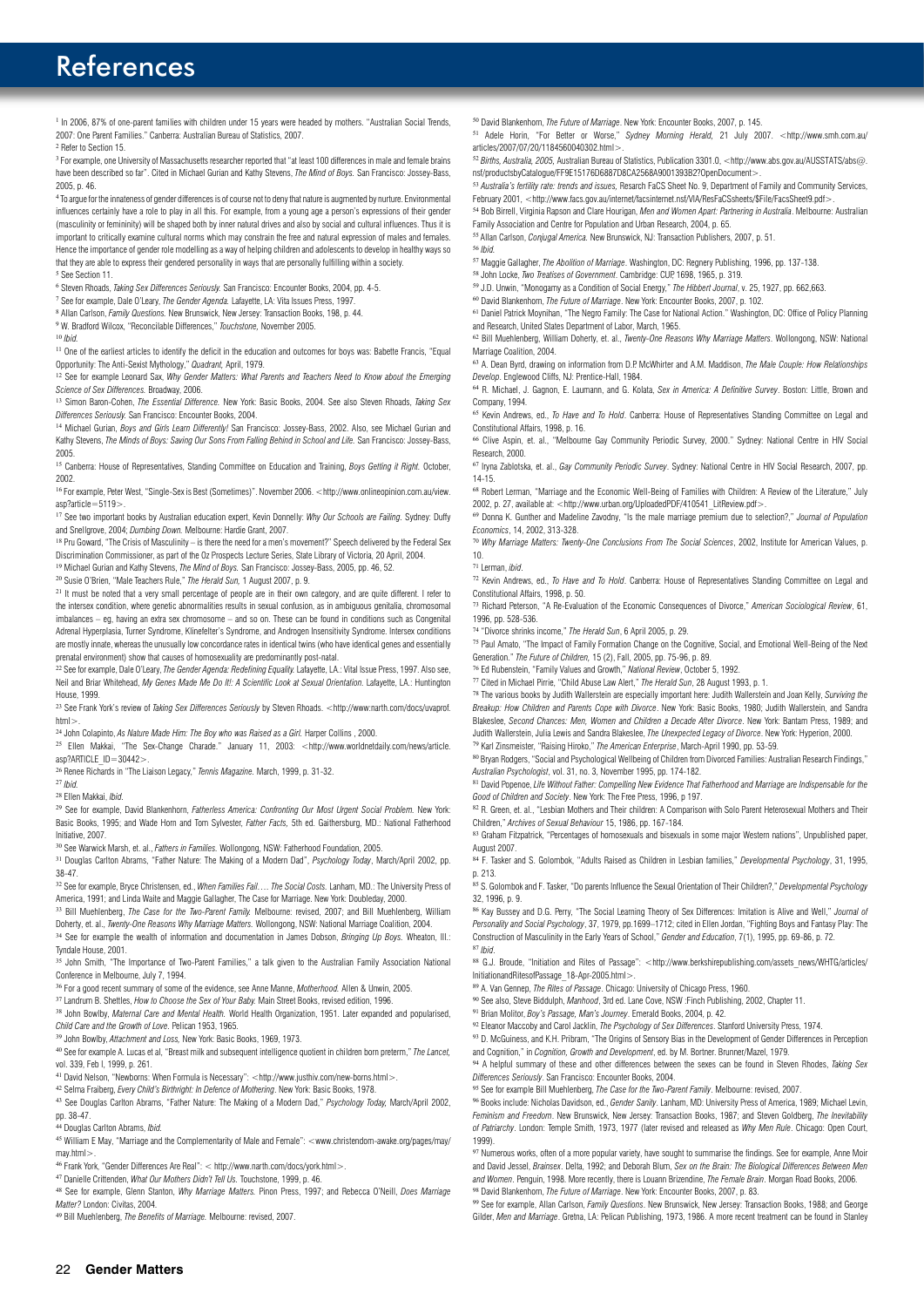Kurtz, "Fanatical Swedish Feminists," National Review online: <http://www.nationalreview.com/kurtz/kurtz200602220826.  $38n$ 

<sup>100</sup> Christina Hoff Sommers, *The War Against Boys*. New York: Simon & Schuster, 2000.

<sup>101</sup> See for example his 1941 classic, *The Crisis of Our Age*. (Garden City, NY: Doubleday, 1956 reprint).

<sup>102</sup> J.D. Unwin, *Sex and Culture*. Oxford: Oxford University Press, 1934.

<sup>103</sup> J.D. Unwin, "Monogamy as a Condition of Social Energy," *The Hibbert Journal*, vol. 25, 1927, pp. 662, 663. <sup>104</sup> Edward Gibbon, *The Decline and Fall of the Roman Empire*. 1776: various editions.

<sup>105</sup> See also, Harold O.J. Brown, *The Sensate Culture*. Dallas: Word Publishing, 1996.

<sup>106</sup> Ronald Bayer, *Homosexuality and American Psychiatry*. New York: Basic Books, 1981, pp. 3-4.

107 Mark Alexander, "The Homosexual Agenda", <http://www.patriotpost.us/papers/03-32.asp 6/6/2006>.

<sup>108</sup> Elizabeth Moberly, *Homosexuality: A New Christian Ethic*. Cambridge: James Clarke, 1983, p. 9.

<sup>109</sup> Jeffrey Satinover, *Homosexuality and the Politics of Truth*. Grand Rapids: Baker Books, 1997, p. 142.

<sup>110</sup> T.G.M. Sandfort, et al., "Same-sex behavior and psychiatric disorders," *Archives of General Psychiatry*, 58, 2001, pp. 85-91.

<sup>111</sup> J. Bradford, C. Ryan, and E. Rothhlum, "National Lesbian Health Care Survey: Implications for mental health care," *Journal of Consulting and Clinical Psychology*, 62 (2), 1994, pp. 228-242.

<sup>112</sup> J.M. Bailey, "Homosexuality and Mental Illness," *Archives of General Psychiatry*, 56, 1999, pp. 883-884.

<sup>113</sup> Susan Cochran and Vickie Mays, "Physical Health Complaints Among Lesbians, Gay Men, and Bisexual and Homosexually Experienced Heterosexual Individuals: Results from the California Quality of Life Survey, *American Journal of Public Health, First look, April 26, 2007: <http://www.ajph.org/cgi/content/abstract/AJPH.2006.087254v1>* 

<sup>114</sup> See the important paper by J.A. Reisman, "Crafting Bi/Homosexual Youth," *Regent University Law Review*, 14:2, Spring 2002, pp. 283-342.

115 Dr Francis Collins, quoted in Dean A Byrd, "Homosexuality is Not Hardwired":

<www.narth.com/docs/nothardwired.html>.

<sup>116</sup> G. J. M. van den Aardweg, *The Battle For Normality: A Guide for (Self) Therapy for Homosexuality*. San Francisco: Ignatius Press,1997, pp33-50.

 $117$  See a summary of this research at  $\leq$ www.peoplecanchange.com>

<sup>118</sup> J.A. Reisman, "Crafting Bi/Homosexual Youth," *Regent University Law Review*, Vol. 14:2, Spring 2002, pp. 283-342. <sup>119</sup> D. Shrier and R. Johnson, "Sexual victimization of boys: An ongoing study of an adolescent medicine clinic population," *Journal of the National Medical Association*, 80(11), 1988, 1189-1193.

<sup>120</sup> J. Bradford and RC Rothblum, eds., "National Lesbian Health Care Survey: Implications for Mental Health Care," *Journal of Consulting and Clinical Psychology*, 62(2), 1994 , 228-242.

121 Morten Frisch and Anders Hviid, "Childhood Family Correlates of Heterosexual and Homosexual Marriages: A National Cohort Study of Two Million Danes," *Archives of Sexual Behavior*, Oct 13, 2006, pp. 533-548.

<sup>122</sup> *Ibid.*

<sup>123</sup> *Ibid.* 124 Jeffrey Satinover, "The 'Trojan Couch': How the Mental Health Associations Misrepresent Science." NARTH, 2005: < http://www.narth.com/docs/TheTrojanCouchSatinover.pdf>.

<sup>125</sup> Sandfort, de Graaf, Biji, and Schnabel. "Same-sex behavior and psychiatric disorders," *Archives of General Psychiatry*, 58, 2001, 85-91.

<sup>126</sup> As reported in "Up in smoke," *MCV*, 23 April 2004, p. 11.

<sup>127</sup> "Gay men face eating disorders," *B.News*, 25 April 2002, p. 14.

128 Koblin et al., "High-risk behaviors among men who have sex with men in 6 U.S. Cities: Baseline data from the EXPLORE Study," *American Journal of Public Health*, 93(6),2003, 926-932.

<sup>129</sup> S.A. Knox, S. Kippax, P. van de Ven and G. Prestage, "Recreational Drug Use among Gay Men in Sydney, Australia: The Normative Role of Drug Use in Gay Social and Sexual Identity." Sydney: National Centre in HIV Social Research, 1998: <http://gateway.nlm.nih.gov/MeetingAbstracts/102228049.html>.

130 "Illicit Drugs and Alcohol: Recent Use of any Illicit Drug, Australia, 2004." Australian Institute of Criminology, 2004: <http://www.aic.gov.au/stats/crime/drugs/drug\_use.html>.

131 Waldner-Haugrud et al., "Victimization and Perpetration Rates of Violence in Homosexual and Lesbian Relationships: Gender Issues Explored," *Violence and Victims*, 12(2), 1997, 173-185.

<sup>132</sup> L. Lockhart, "Letting out the Secret: Violence in Lesbian Relationships," *Journal of Interpersonal Violence*, 9, 1994, pp. 469-492.

<sup>133</sup> David Island and Patrick Lettellier, *Men Who Beat the Men Who Love Them: Battered Gay Men and Domestic Violence*. New York: Haworth Press, 1991.

<sup>134</sup> See J.A. Reisman, "Crafting Bi/Homosexual Youth," *Regent University Law Review*, Vol. 14:2, Spring 2002, pp. 283- 342.

<sup>135</sup> "Fair's Fair: A Snapshot of Violence and Abuse in Sydney LGBT." A report by the AIDS Council of NSW and the Same Sex Domestic Violence Interagency: <http://www.ssdv.acon.org.au/providerinfo/documents/SSDV\_A4report.pdf>

<sup>136</sup> "Gays threaten gays, AVP says," *MCV*, 24 October 2003, p. 5.

<sup>137</sup> Gabriel Rotello, *Sexual Ecology: AIDS and the destiny of homosexual men*. New York: Penguin Group, 1997. 138 Center for Disease Control, "Increases in unsafe sex and rectal gonorrhea among men who have sex with men, San

Francisco, California, 1994-1997," *Mortality and Morbidity Weekly Report*. 48(3), 45-48. January 29, 1999. <sup>139</sup> See for example, Garrett Prestage, et. al., *Sydney Gay Community Periodic Survey*. Sydney: Report Series C.4.: "Changes in Behaviour over Time". Sydney: National Centre in HIV Epidemiological and Clinical Research and National

Centre in HIV Social Research, January 2000, p. 9.

<sup>140</sup> J.R. Diggs, "The Health Risks of Homosexual Sex." Corporate Research Council, 2002.

<sup>141</sup> J.E. Barone, J. Yee, and T.F. Nealon, "Management of foreign bodies and trauma of the rectum," *Surgery, Gynecology and Obstetrics*, 1983, 156(4), 453-457.

<sup>142</sup> John-Henry Westen, "Syphilis Rate Rises in US Homosexual and Bisexual Men but Declines in General Population," LifeSite, April 26, 2007: < http://www.lifesite.net/ldn/2007/apr/07042604.html>.

<sup>143</sup> K. Fethers and M. Caron, "Sexually transmitted infections and risk behaviors in women who have sex with women," *Sexually Transmitted Infections*, 76(5), 2000, pp. 345-349.

<sup>144</sup> B. Berger, et. al., "Bacterial vaginosis in lesbians: a sexually transmitted disease," *Clinical Infectious Diseases*, 21, 1995, pp. 1402-1405.

<sup>145</sup> Burnett, et. al., "Patterns of breast cancer screening among lesbians at increased risk for breast cancer," *Women and Health*, 29(4), 1999, pp. 35-55; The Medical Institute for Sexual Health, 1999; see also, K. Campbell, "Specialist weighing mammogram advice," *The Washington Blade*, 19 December 1994, p. 2.

<sup>146</sup> Ulrike Boehmer, Deborah Bowen and Greta Bauer, "Overweight and Obesity in Sexual-Minority Women: Evidence From Population-Based Data," *American Journal of Public Health*, June 2007, Vol. 97, Iss. 6, pp. 1134-1140.

<sup>147</sup> See an abstract of the article in the *International Journal of Eating Disorders*: <http://www3.interscience.wiley.com/ cgi-bin/abstract/114099467/ABSTRACT>.

<sup>148</sup> Susan Cochran and Vickie Mays, "Physical Health Complaints Among Lesbians, Gay Men, and Bisexual and Homosexually Experienced Heterosexual Individuals: Results from the California Quality of Life Survey, *American Journal of Public Health, First look, April 26, 2007:* <http://www.ajph.org/cgi/content/abstract/AJPH.2006.087254v1>.

<sup>149</sup> Marshall Kirk and Hunter Madsen, *After the Ball: How America Will Conquer Its Hatred and Fear of Homosexuals in the 90s*. New York: Plume, 1990, pp. 177-178.

<sup>150</sup> Dennis Altman, *The Homosexualization of America*. New York: St. Martin's Press, 1982, p 9.

<sup>151</sup> Paul Cameron,. "Federal Distortion of The Homosexual Footprint.": <http://www.lifesite.net/ldn/2007\_docs/ CameronHomosexualFootprint.pdf>.

152 R.S. Hogg and S.A. Strathdee, "Modeling the impact of HIV disease on mortality in homosexual and bisexual men," *International Journal of Epidemiology*, 26(3), 657-661, 1997, p. 657.

153 Thomas Schmidt, *Straight & Narrow: Compassion & Clarity in the Homosexuality Debate*. Downers Grove, Illinois: InterVarsity Press, 1995, p. 130.

<sup>154</sup> See for example, Joe Nicolosi, *Reparative Therapy of Male Homosexuality*. Jason Aronson, 1991.

<sup>155</sup> Robert Spitzer, "Can Some Homosexual Men and Lesbians Change Their Sexual Orientation?," *Archives of Sexual Behaviour*, vol 32, no 5, Oct. 2003, pp. 403-417.

<sup>156</sup> *Ibid*.

<sup>157</sup> G J M van den Aardweg, *The Battle For Normality: A Guide for (Self) Therapy for Homosexuality*. San Francisco: Ignatius Press, 1997, pp. 93-95.

<sup>158</sup> An interview in MercatorNet: "Schools withhold sad facts about homosexual lifestyle," 3 November 2006 with Dr. Richard Fitzgibbons, a psychiatrist and Director of Comprehensive Counselling Services in W. Conshohocken, Pennsylvania.

159 "Survey on Factors Motivating Desire to Change," <http://www.peoplecanchange.com/Why\_Change.htm <sup>160</sup> Gudrun Schultz, "Society that promotes homosexuality results in more self-identified homosexuals." NARTH, February 9, 2006: <http://www.lifesite.net/ldn/2006/feb/06020902.html>.

<sup>161</sup> Jeffrey Padgett, "Homosexuality not genetic," *Western Courier*, September 10, 2006: <http://www.westerncourier. com/home/index.cfm?event=displayArticlePrinterFriendly&uStory\_id=930fa2de-4ff9-49c1-977e-73b83ae38013>. <sup>162</sup> Gudrun Schultz, *ibid*.

<sup>163</sup> Jeff Morrow, *Once Gay Always Gay?: Homosexual to Husband.* Sydney: Next Foundation, 2005; Shirley Baskett, *The Woman Who Outran the Devil: The Extraordinary Story of One Woman's Search For Real Love*. London: Monarch, 2005; Christopher Keane, ed., *What Some of You Were: Stories About Christians and Homosexuality*. Sydney: Matthais Media, 2001; and Ron Brookman, *Crossing Over: A Journey Of Transformation From Homosexuality and Other Dysfunctions Towards Wholeness*, awaiting publication.

164 Liberty, Courage and Living Waters Groups.

<sup>165</sup> Cited in Roger Magnuson, *Are Homosexual Rights Right?* Portland, Oregon: Multnomah Press, 1990, p. 46.

<sup>166</sup> Reported in George Grant and Mark Horne, *Legislating Immorality: The Homosexual Movement Comes Out of the Closet*. Chicago: Moody Press, 1993, pp 40, 42.

<sup>167</sup> See J.A. Reisman, "Crafting Bi/Homosexual Youth," *Regent University Law Review*, Vol. 14:2, Spring 2002, pp. 283- 342.

<sup>168</sup> *Ibid.*

<sup>169</sup> Reported in Paul Cameron, *Exposing the AIDS Scandal*. Lafayette, Louisiana: Huntington House Publishers, 1988, p 39.

<sup>170</sup> *Ibid*.

171 K. Freund and R.I. Watson, "The proportions of heterosexual and homosexual pedophiles among sex offenders against children: an exploratory study," *Journal of Sex and Marital Therapy*, vol. 18, Spring 1992, pp. 34-43.

<sup>172</sup>Michael Ebert, "Joseph Nicolosi, PhD., is the Fugitive," *Focus on the Family Citizen*, June 20, 1994, pp. 10-12. <sup>173</sup> Glenn Stanton and Bill Maier, *Marriage on Trial*. Downers Grove, Ill.: InterVarsity Press, 2004, p. 71. <sup>174</sup> *Ibid*.

<sup>175</sup> Cited in Don Feder, "Dangers of Homosexual Parenting are Underrated," *The Boston Globe*, September 27, 1993.

176 Testimony of Suzanne Cook before the Oregon State Senate, April 3, 1997 <sup>177</sup> Kylie Smith, "I prefer suicide to lesbian mum," *The Herald Sun*, 24 November 2002, p. 6.

<sup>178</sup> Patrick Smellie, "Mum no more," *The Australian*, 24 January 1995.

Further Reading:

•Blum, Deborah, *Sex on the Brain: The Biological Differences Between Men and Women.* Penguin, 1998.

•Brizendine, Louann, *The Female Brain.* Morgan Road Books, 2006.

•Geary, David, *Male, Female: The Evolution of Human Sex Differences.*

American Psychological Association, 1998.

•Gilder, George, *Men and Marriage.* Pelican Publishing, 1986.

•Goldberg, Steven, *The Inevitability of Patriarchy.* Open Court, 1993; revised, *Why Men Rule.* Open Court, 1999.

•Gray, John, *Men Are from Mars, Women Are from Venus: A Practical Guide for Improving Communication and Getting What You Want in Your Relationships.* HarperCollins, 1993.

•Gurian, Michael, *What Could He Be Thinking?: How a Man's Mind Really Works.* St. Martin's Griffin, 2004.

•Gurian, Michael and Kathy Stevens, *The Minds of Boys: Saving Our Sons From Falling Behind in School and Life.* San Francisco: Jossey-Bass, 2005.

•Hales, Dianne, *Just Like a Woman: How Gender Science Is Redefining What Makes Us Female.* Bantam, 2000.

•Levin, Michael, *Feminism and Freedom,* Transaction Publishers, 1988. •Moir, Anne, *Why Men Don't Iron: The Fascinating and Unalterable Differences Between Men and Women.* Citadel Press, 2003.

•Moir, Anne and David Jessel, *Brain Sex: The Real Difference Between Men and Women.* Delta, 1992.

•Nadeau, Robert, *S/He Brain: Science, Sexual Politics, and the Myths of Feminism.* Praeger, 1996.

•Pease, Allan and Barbara Pease, *Why Men Don't Listen and Women Can't Read Maps: How We're Different and What to Do About It.* Broadway, 2001.

•Pool, Robert, *Eve's Rib: Searching for the Biological Roots of Sex Differences.* Crown Publishers, 1994.

•Rhoads, Stephen, *Taking Sex Differences Seriously.* Encounter Books, 2004.

•Sax, Leonard, *Why Gender Matters: What Parents and Teachers Need to Know about the Emerging Science of Sex Differences.* Broadway, 2006.